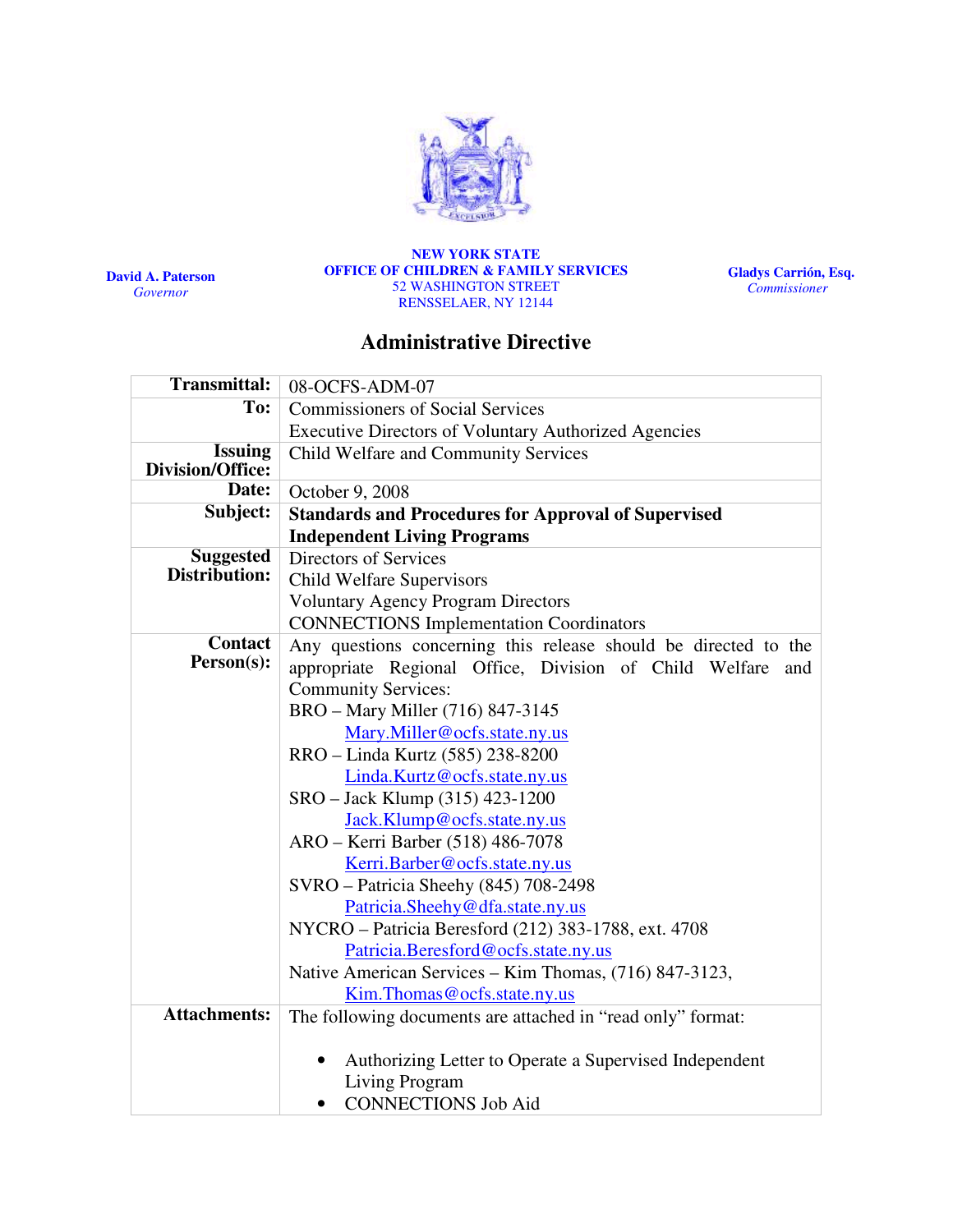|                                                | • OCFS-2656, Voluntary Agency Application for Supervised<br>Independent Living Program (SILP)<br>• OCFS-2657, Notice of SILP Closing, Transferring,<br>Recertification and Opening<br>OCFS-4883, Agency Checklist for SILP Operation<br>$\bullet$<br>OCFS-4884, SILP Fire Safety Inspection Guidelines per NYS<br><b>OCFS</b> Regulation 449 |
|------------------------------------------------|----------------------------------------------------------------------------------------------------------------------------------------------------------------------------------------------------------------------------------------------------------------------------------------------------------------------------------------------|
| <b>Attachments</b><br><b>Available Online:</b> | Attachments are available on the OCFS internet at:<br>http://www.ocfs.state.ny.us/main/forms/foster_care/<br>As of 10/9/08, attachments are not yet available on the OCFS<br>intranet website, but will be posted in the near future at:<br>http://ocfs.state.nyenet/admin/forms/Foster_Care/                                                |

## Filing references

| <b>Previous</b><br><b>ADMs/INFs</b> | <b>Releases</b><br>Cancelled | Dept. Regs.                              | Soc. Serv. Law<br>& Other Legal<br>Ref. | <b>Manual Ref.</b> | Misc. Ref. |
|-------------------------------------|------------------------------|------------------------------------------|-----------------------------------------|--------------------|------------|
|                                     |                              | 18 NYCRR<br>427.2, 441.2 and<br>Part 449 | SSL§§ 371(21)<br>and $374-h$            |                    |            |

## I. Purpose

The purpose of this directive is to inform social services districts, voluntary authorized agencies and Indian tribes with a State/Tribal agreement of the newly enacted standards and procedures for the approval of an authorized agency by the Office of Children and Family Services (OCFS) to operate a supervised independent living program (SILP programs) for foster children. The directive will address both the transition of existing supervised independent living units certified by OCFS to supervised independent living units certified by approved SILP programs operated by authorized agencies and the establishment of new SILP programs and units.

## II. Background

On January 29, 2008, OCFS filed for final adoption regulations that implemented changes in state statute relating to the creation and operation of SILP programs. Chapter 160 of the Laws of 2004 amended the Social Services Law (SSL) to permit an authorized agency approved by OCFS to operate a SILP program in accordance with the regulations of OCFS. A SILP program is defined in section 371(21) of the SSL to "mean one or more of a type of agency boarding home operated and certified by an authorized agency in accordance with the regulations of the Office of Children and Family Services to provide a transitional experience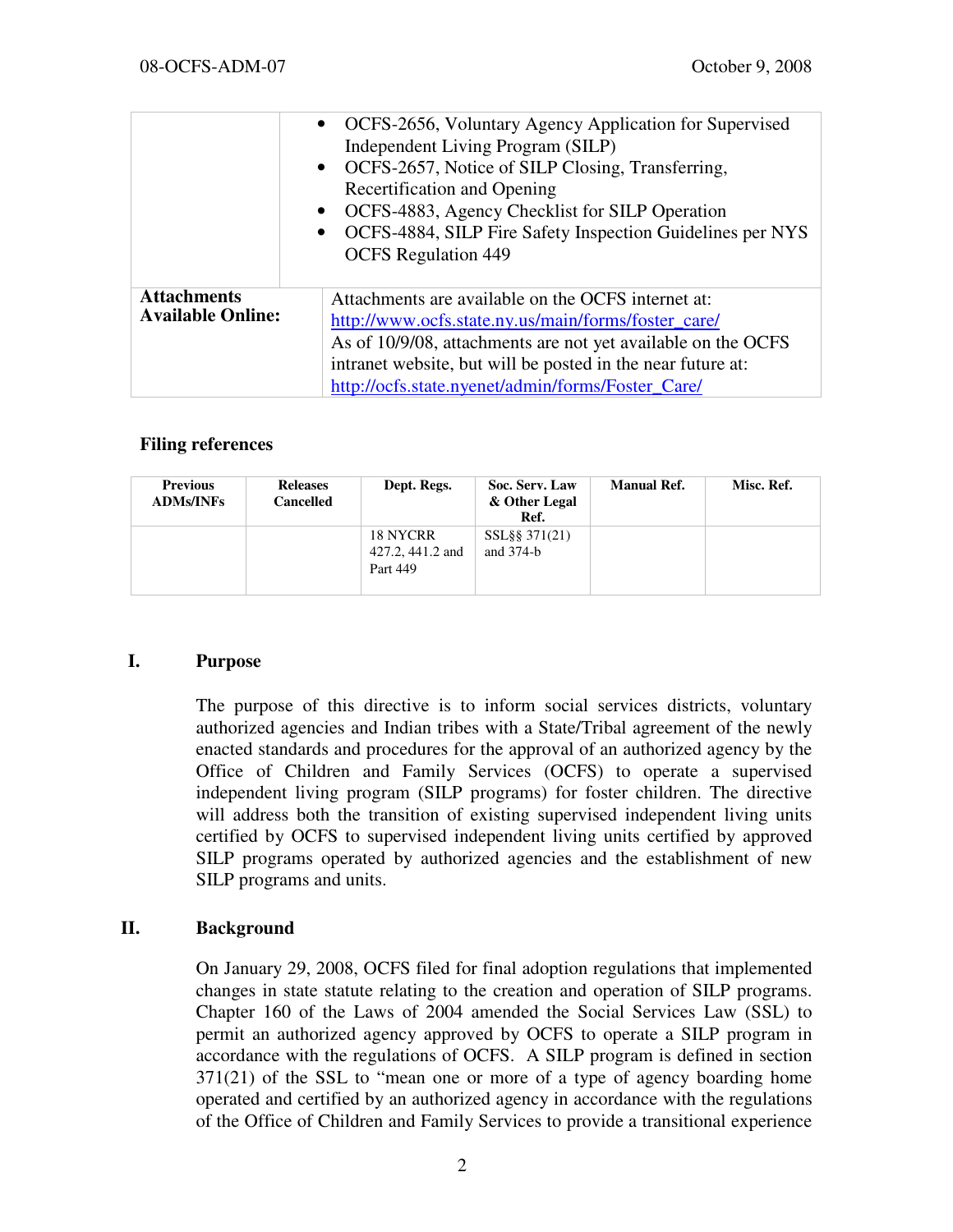for older youth who, based upon their circumstances, are appropriate for transition to the level of care and supervision provided in the program." The statute also provides that each SILP program must be located "in the community separate from any of the agency's other congregate dwellings."

The above referenced regulations filed by OCFS were effective on February 13, 2008. They have the impact that OCFS will no longer issue agency boarding home operating certificates for supervised independent living units. Individual apartments or homes which house foster children will now be certified as supervised independent living units by OCFS-approved SILP programs operated by authorized agencies. A supervised independent living unit is defined in 18 NYCRR 449.1(e) to mean a home or apartment certified in accordance with 18 NYCRR Part 449 by an authorized agency approved by OCFS to operate a SILP program "for the care of up to four youth including their children." In addition to applicable definitions, the OCFS regulations set forth standards relating to: conditions and approval of a SILP program, conditions for the operation of a SILP program, requirements for each supervised independent living unit, notification of municipalities of the intent to open a supervised independent living unit, required documentation, waiver of regulatory standards, and discontinuance of SILP programs.

 As noted, there are supervised independent living programs that have a current operating certificate issued by OCFS. The directive will address the process for the conversion of such programs to conform with the standards in OCFS regulations 18 NYCRR Part 449.

# III. Program Implications

Authorized agencies that desire to operate a SILP program, including those that currently have a supervised independent living unit certified by OCFS, must apply to the appropriate OCFS Regional Office, on the forms prescribed by OCFS, for authorization to operate a SILP program.

Authorized agencies, regardless of whether they are initiating a SILP program or currently operate an OCFS-certified supervised independent living unit, will be required to complete an application and provide the following information:

 $\triangleright$  A description of the need for the program, and a list of the social services districts interested in using the program, including letters of support from all districts that intend to use the proposed program;

 $\triangleright$  A description of the services that will be provided, including a plan setting forth how the services will be provided;

 $\triangleright$  The population to be served;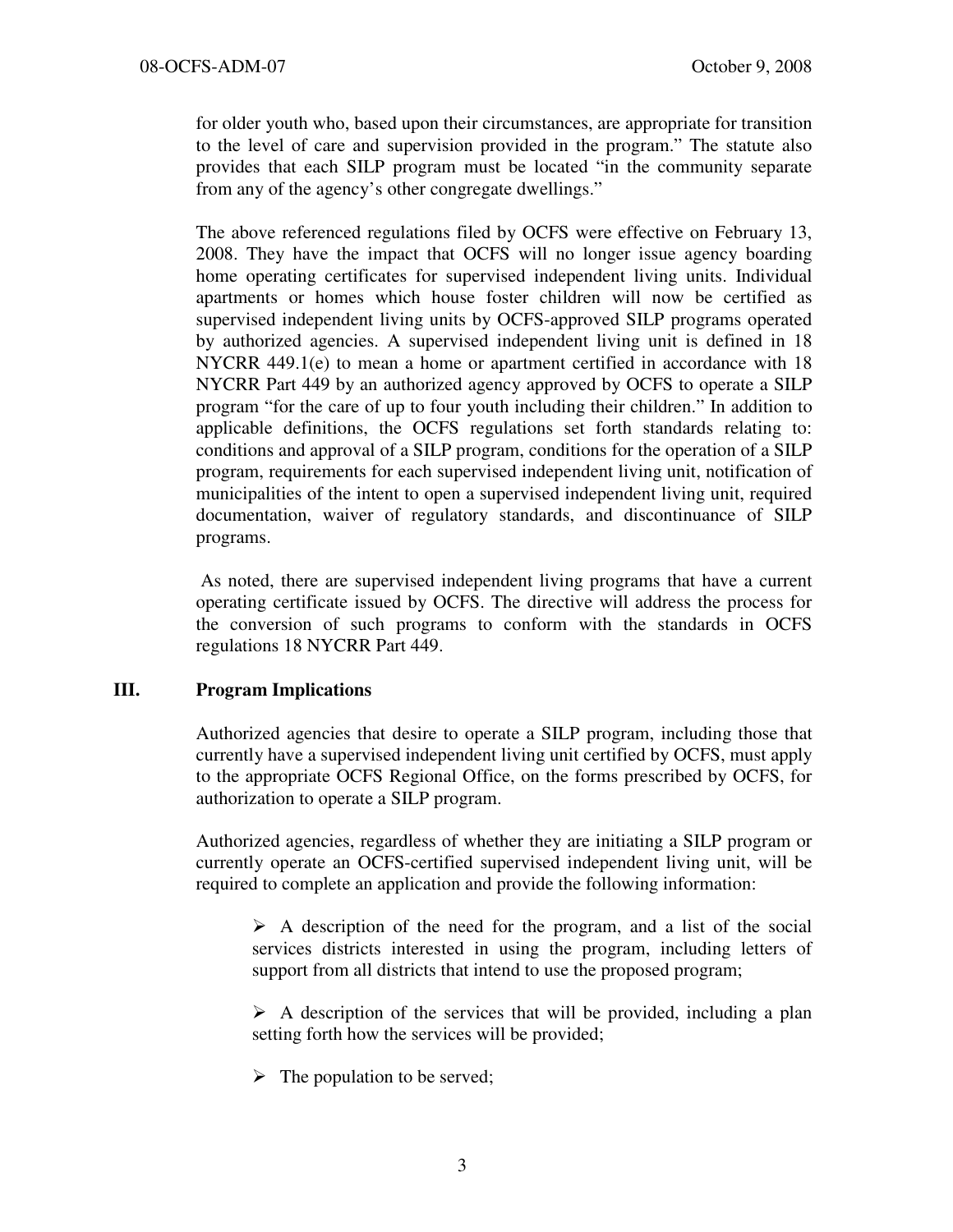$\triangleright$  Proposed staffing, including the proposed staff-to-youth ratio for the program and the procedures for obtaining background checks on prospective employees, volunteers or consultants;

 $\triangleright$  A description of how units will be located and certified;

 $\triangleright$  A certification that all supervised independent living units will be operated in compliance with 18 NYCRR Part 449;

- $\triangleright$  Fiscal material required by OCFS; and
- $\triangleright$  Any other information required by OCFS.

Upon receiving a letter of approval from OCFS to operate a SILP program, an authorized agency will have authority to certify new and existing individual homes or apartments, in accordance with 18 NYCRR Part 449. A sample copy of the OCFS approval letter is attached to this directive for future reference.

Though OCFS will no longer issue operating certificates for supervised independent living units, an authorized agency approved by OCFS to operate SILP programs will be responsible: to enter information for each unit (facility) it certifies into CONNECTIONS; and to separately submit such facility information to the OCFS Regional Office, and to the OCFS Rate Setting Unit, on forms prescribed by OCFS.

For authorized agencies currently operating SILP programs under the previous licensing framework, OCFS will continue to maintain existing operating certificates for individual supervised independent living units until the authorized agency is approved to operate SILP programs. For example, if a site is due for a fire safety inspection and the authorized agency has made application but has not yet received approval from OCFS to certify supervised independent living units, OCFS will conduct the fire safety inspection. Authorized agencies, not OCFS, will be responsible for the inspection, monitoring and supervision of all the supervised independent living units certified and operated by the agency, following OCFS's approval for that agency to operate SILP programs.

A supervised independent living program and each independent living unit remain subject to the inspection, supervision and enforcement powers of OCFS as set forth in Article 7 of the SSL.

Local districts wanting to know if authorized agencies are certified by OCFS to operate supervised independent units are encouraged to contact the appropriate OCFS Regional Office for confirmation.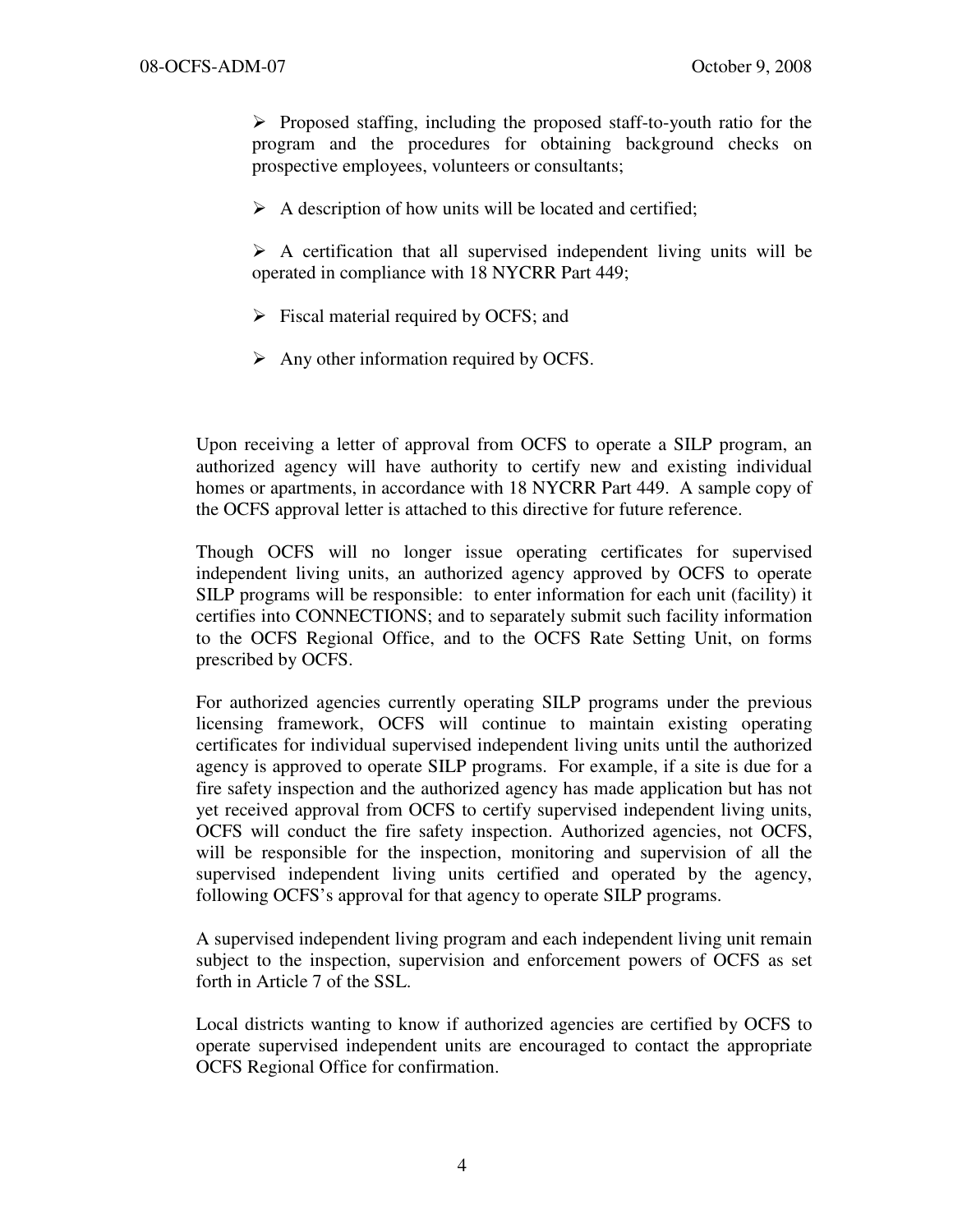## IV. Fiscal Implications

OCFS will continue to establish Maximum State Aid Rates (MSARs) for SILP programs, and such rates will continue to be "flat rates" that vary by region, program type and facility size. Rate-related program types currently issued for SILP programs are double occupancy, triple occupancy, four-bed mother/child and five-bed mother/child SILP programs (note: A waiver pursuant to 18 NYCRR 449.7 is required to operate a SILP unit with a capacity of five). The SILP rate is designed to cover social services and case planning activities in addition to basic care and maintenance associated with the SILP unit, primarily food, clothing, shelter and supplies. Rate information applicable to SILP programs and units is available at the following OCFS Internet site under the section labeled Supervised Independent Living Programs:

http://www.ocfs.state.ny.us/main/rates/FosterCare/Rates/

MSARs for SILP programs are published annually to social services districts and voluntary agencies through an Administrative Directive, and such rates are posted and updated, as needed, to the Internet site address specified above. In addition, the applicable MSAR for each SILP unit is transmitted to the Benefit Issuance and Control System (BICS) to support local district payment and reimbursement activities for youth placed in such SILP units.

Pursuant to section 398-a(2-a) of the SSL, social services districts are required to pay no less than 100 percent of each OCFS-established SILP rate, the same as for all other congregate care rates (see 05-OCFS-ADM-04 for the details of such requirements). In addition, all reimbursement formulas in effect for other OCFSapproved foster care programs operated by authorized agencies will be applicable to OCFS-approved SILP programs operated by authorized agencies under Chapter 160 of the Laws of 2004.

Once an authorized agency is approved to operate a SILP program, the agency is required to notify the OCFS Regional Office of each SILP unit that it certifies. The agency is also required to enter and maintain changes to individual SILP units in CONNECTIONS. Following notification of an additional SILP unit, or of any change to a SILP unit, the OCFS Rate Setting Unit will enter into CONNECTIONS the appropriate Rate Code for that SILP unit (authorized agencies cannot enter Rate Code information in CONNECTIONS). Once the OCFS Rate Setting Unit assigns a Rate Code to a SILP unit, the MSAR rate record with the applicable rate will be transmitted to BICS to support payment and reimbursement activities.

Payments by local districts to authorized agencies for placements in SILP units, and OCFS reimbursement to local districts for such placements, will require that authorized agencies with approved SILP programs make the necessary SILP unit entries to CONNECTIONS. In addition, authorized agencies must notify the OCFS Regional Office and the OCFS Rate Setting Unit of such entries on the forms prescribed by OCFS for submitting such information.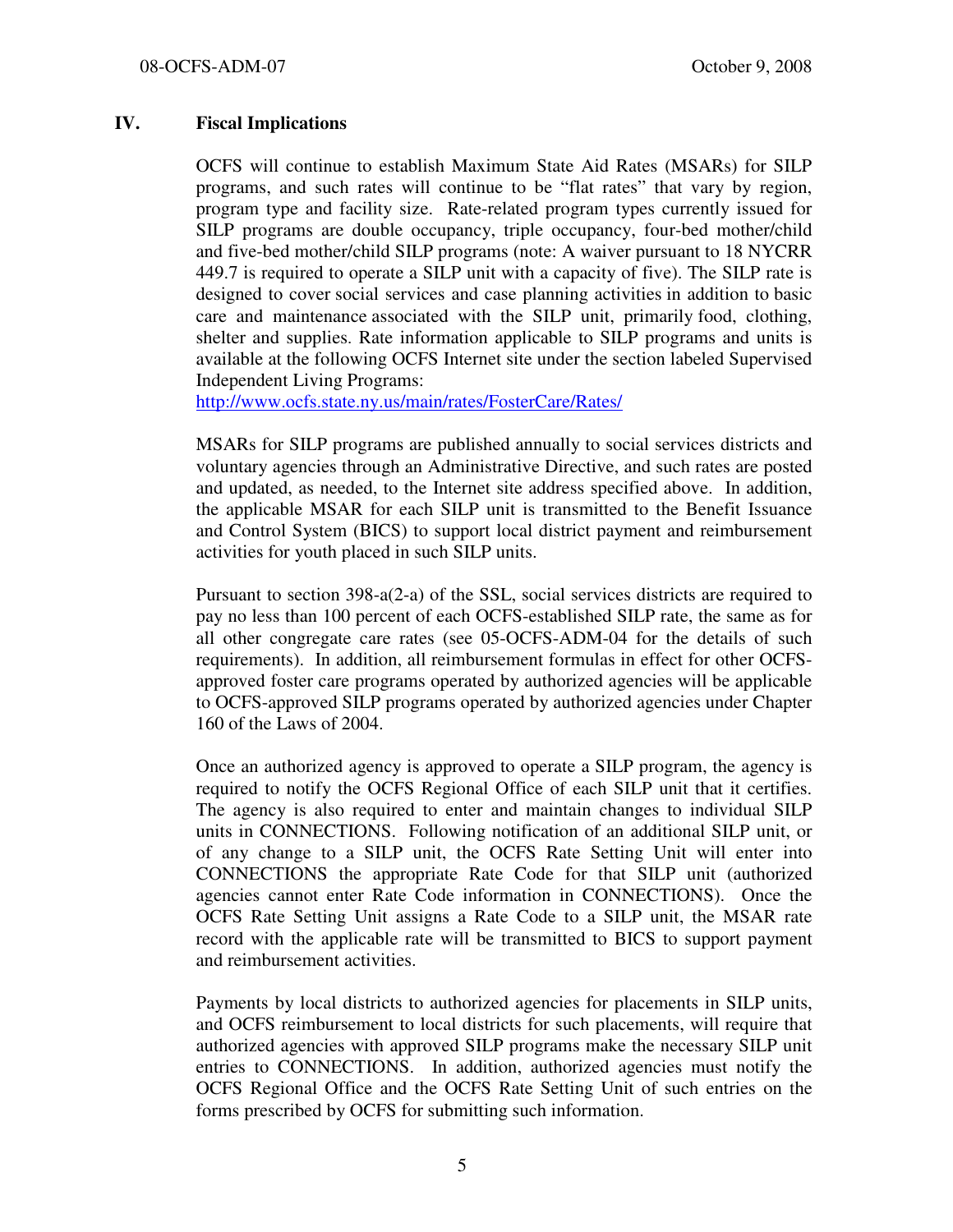## V. Required Actions

- 1. Authorized agencies that currently operate a supervised independent living unit must contact the appropriate OCFS Regional Office to obtain the required forms to apply for authorization to operate a SILP program and certify supervised independent living unit(s).
- 2. Upon receiving written approval from OCFS to operate a SILP program, the authorized agency must conduct a review of the individual supervised independent living unit(s) currently operated by the agency, in accordance with the requirements established in 18 NYCRR 449.4, and where appropriate, certify the supervised independent living unit(s). At the point that the SILP program is ready to certify the supervised independent living unit currently certified by OCFS, the SILP program will be asked to surrender the operating certificate issued by OCFS for such unit. If the authorized agency determines that a currently operated supervised independent living unit cannot be certified in accordance with 18 NYCRR Part 449, the authorized agency must notify the applicable OCFS Regional Office and surrender the current operating certificate for such unit.
- 3. Authorized agencies with approved SILP programs are required to enter facility record information to CONNECTIONS, and to maintain changes to facility records in CONNECTIONS for each of its SILP units (see the section below on Systems Implications).
- 4. Authorized agencies must re-evaluate and renew the certification of each supervised independent living unit on an annual basis in accordance with 18 NYCRR Part 449. This evaluation must be documented in the authorized agency's record.
- 5. Authorized agencies must inspect, monitor and supervise each supervised independent living unit certified by the agency in accordance with 18 NYCRR Part 449.
- 6. Authorized agencies must notify OCFS within 10 days, on the forms prescribed by the OCFS Regional Office, of the certification of a newly established home or apartment as a supervised independent living unit, any changes to that unit (e.g., program name, program type, capacity, address), and the renewal of certification or closure of an existing supervised independent living unit.

# VI. Systems Implications

Once an authorized agency has received OCFS approval to operate SILP programs, and the authorized agency has certified the individual units per OCFS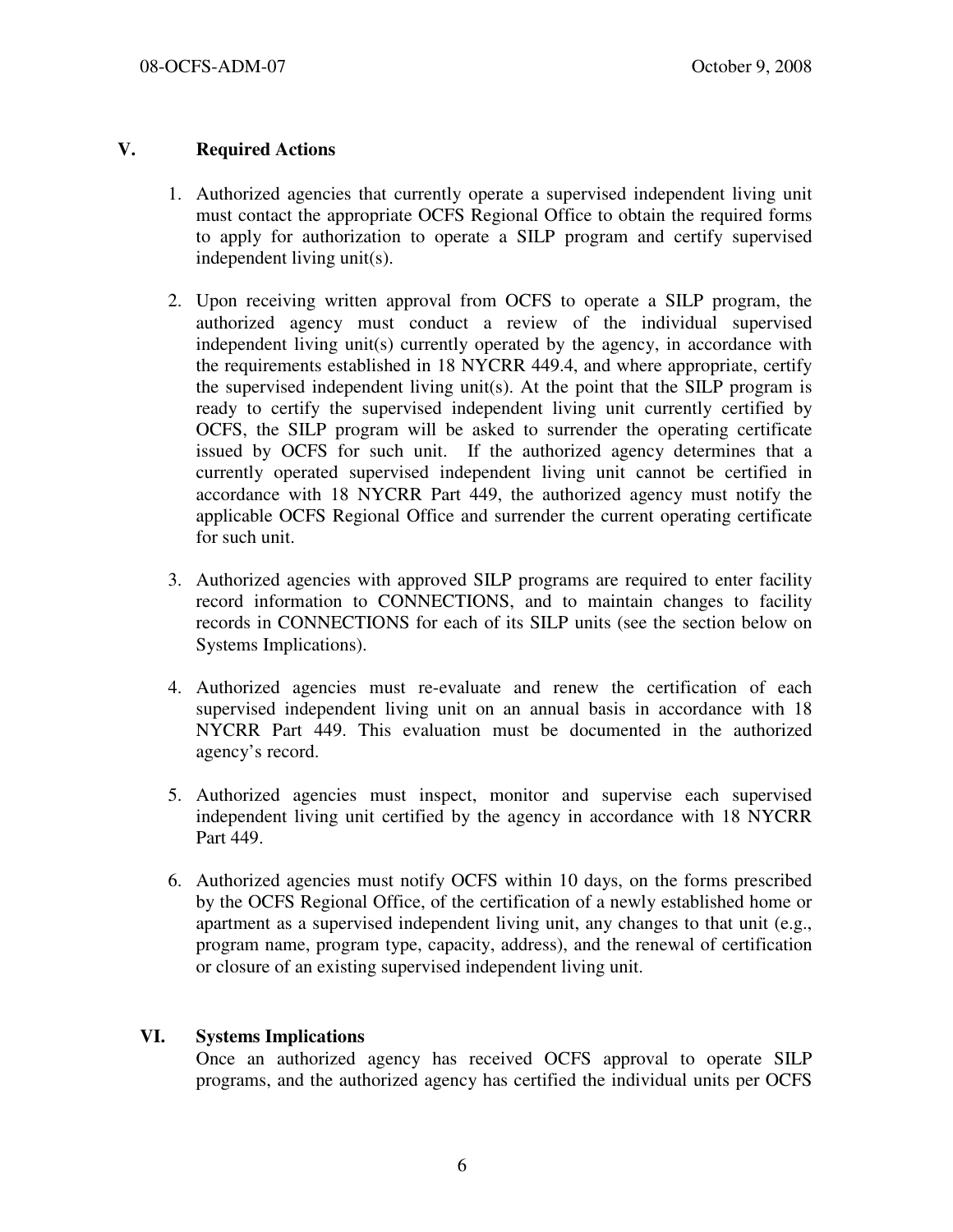regulations 18 NYCRR Part 449, such agency must create and maintain individual SILP units in CONNECTIONS.

 Authorized agencies can refer to the SILP job aid posted on the CONNECTIONS Intranet for step-by-step instructions.

### As an overview:

 Authorized agency workers with the MAINT FAD business function assigned by their security coordinator can now create and maintain SILP units in CONNECTIONS via the toolbar, selecting Options and F/A Home Search and completing the steps outlined in the job aid. SILPs established by authorized agency staff are distinguished by both the Level of Care and Program type of "Supervised Independent Living Program."

 Authorized agency staff cannot certify and maintain other types of congregate care in CONNECTIONS.

 Vendor IDs for new SILP units will be assigned by the authorized agency from lists provided to the agency by OCFS. Existing SILP units will retain their current Vendor IDs.

It is the responsibility of the authorized agency to certify and maintain SILP units in CONNECTIONS; however, OCFS Regional Office staff will also retain this ability in order to support transition of existing programs.

SILP units that are currently under the "Primary" responsibility of an OCFS Regional Office and "Secondary" responsibility of OCFS Home Office staff will need to be reassigned to authorized agency staff as "Primary" responsibility, with "Secondary" responsibility to the OCFS Regional Office.

 This handoff of responsibility will occur after the authorized agency receives OCFS approval to operate a SILP program and the individual supervised independent living unit has been certified by the authorized agency.

 Any congregate care facility with a Facility Type / Level of Care of "Agency Boarding Home" and Program type of "SILP" prior to the implementation of Build 18.9 in December 2006 was converted to the Facility Type / Level of Care "Supervised Independent Living Program" at that time.

 Once the individual SILP units have been entered into CONNECTIONS and are the "Primary" responsibility of the authorized agency, any changes to or closure of an existing SILP must be entered into CONNECIONS by the authorized agency with notification to the OCFS Regional Office.

 Annual recertification of SILP units is conducted off-line by the authorized agency and is not reflected in the CONNECTIONS record.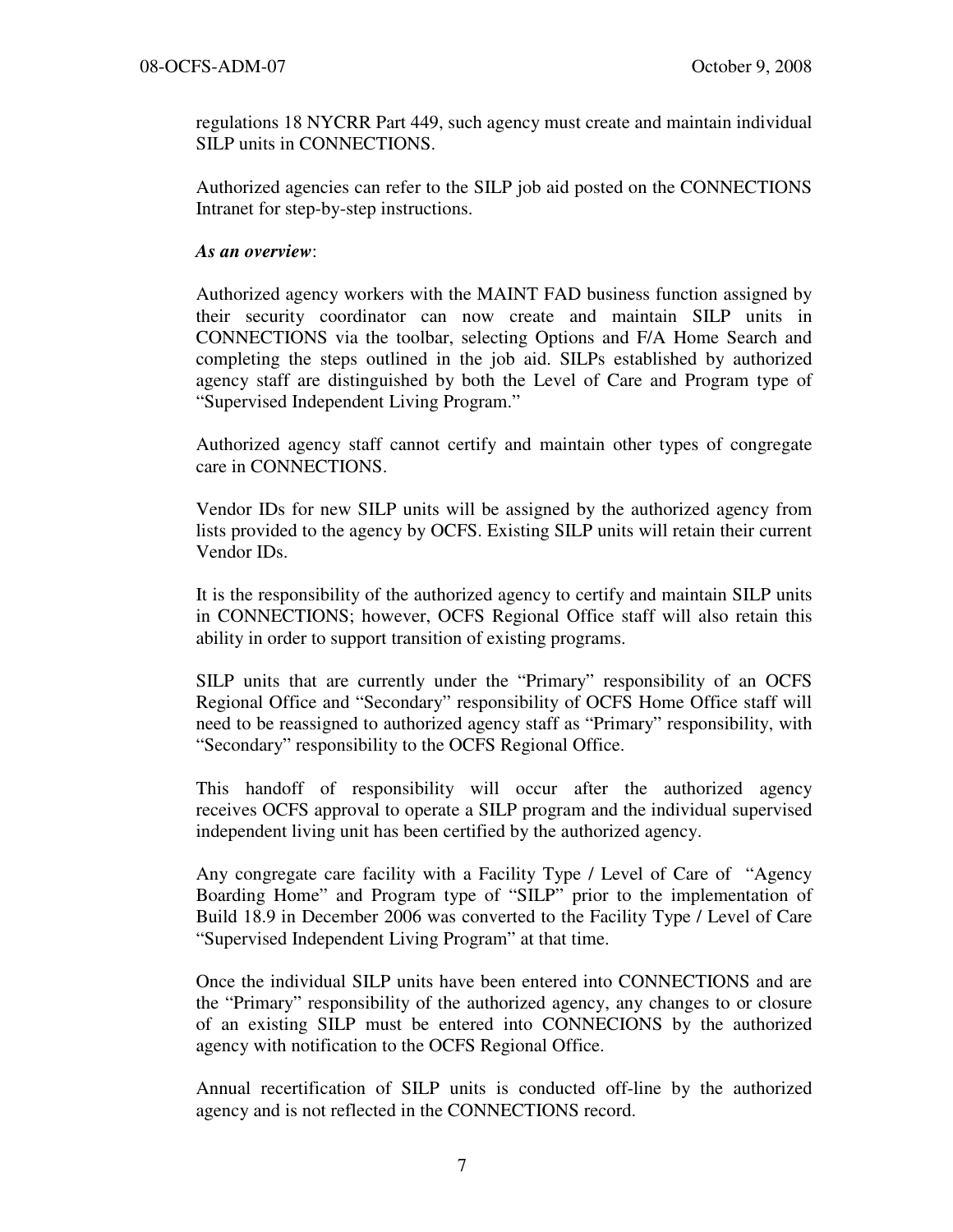SILP unit certificates or approval letters are issued off-line by the authorized agency and are not generated from CONNECTIONS.

## VII. Additional Information

Summary of the new regulations established in 18 NYCRR Part 449 (Supervised Independent Living Programs)

The regulations create a new Part dedicated exclusively to the creation, approval and operation of SILP programs and supervised independent living units.

### Section 449.1 (Definitions)

The regulations establish definitions of: authorized agency, OCFS, supervised independent living program authorization, supervised independent living program, supervised independent living unit, supervised independent living program certification, youth and adult permanency resource.

## Section 449.2 (Conditions for Application and Approval of a Supervised Independent Living Program)

The regulations establish standards an authorized agency must follow to apply to OCFS for approval to operate a SILP program.

## Section 449.3 (Conditions for Operation of a Supervised Independent Living Program)

The regulations establish standards for the operation of a SILP program by an authorized agency approved by OCFS. These standards include the responsibility of the authorized agency to inspect, monitor and supervise all supervised independent living units operated by the authorized agency.

The regulations also establish standards for the supervision of youth cared for in supervised independent living units and the frequency and purpose of visitation of youth in such units. The regulations establish reporting requirements to OCFS by the authorized agency relating to the operation of supervised independent living units.

## Section 449.4 (Requirements for Each Supervised Independent Living Unit)

The regulations establish personnel, physical plant and services standards, along with other conditions for participation in SILP programs. The personnel standards include criteria for background checks of prospective employees of the SILP program. The physical plant standards address fire safety, sanitation and other living condition related standards. The proposed regulations establish what services must be provided by the SILP program to foster children cared for in a supervised independent living unit that are intended to provide youth with opportunities to achieve positive outcomes and make successful transitions to self-sufficiency. Additional conditions relate to eligibility for a foster child to participate in a SILP program, the limitations on the capacity of supervised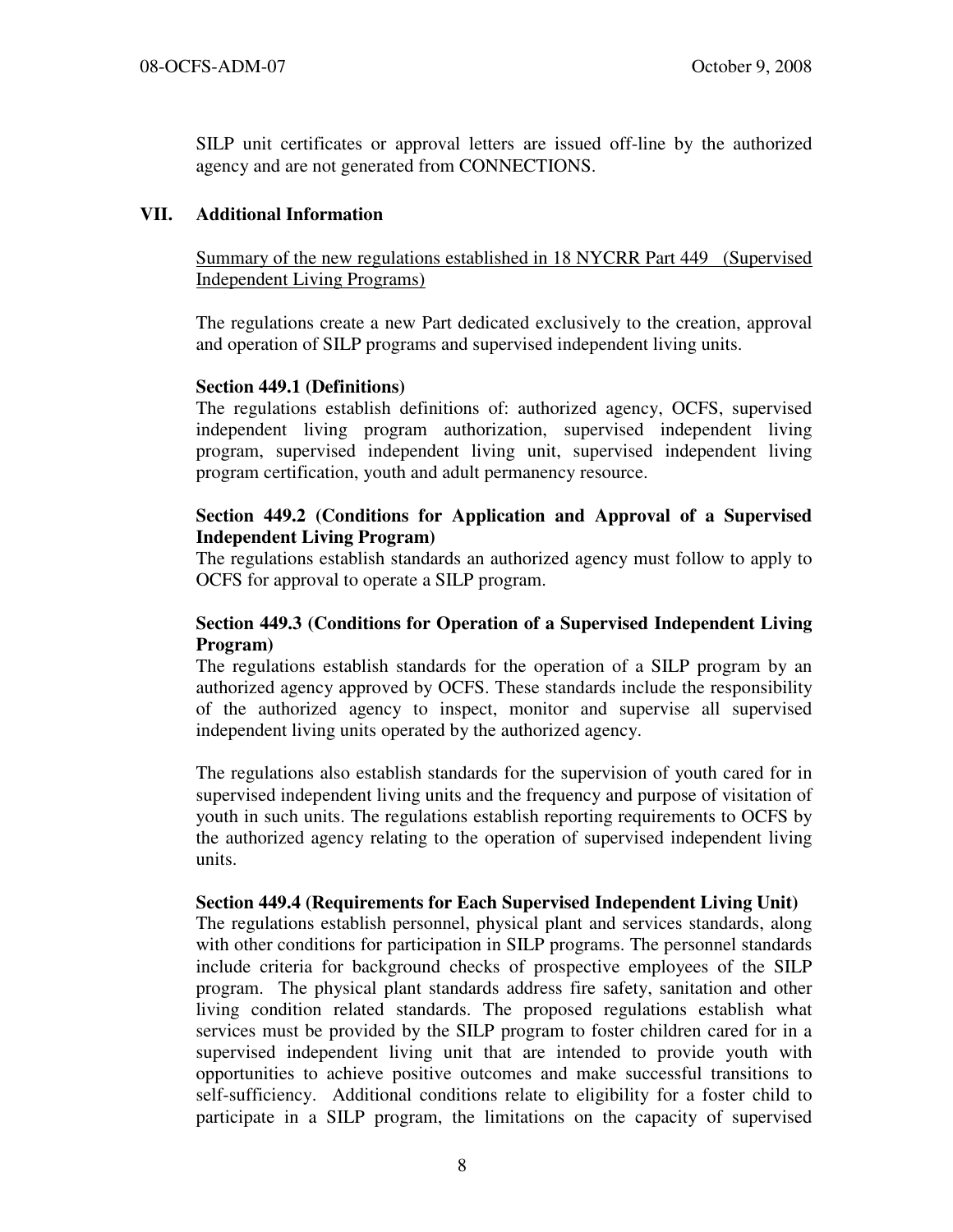independent living units, compliance with other state and local laws and ordinances and standards relating to the education, health and clothing needs of the foster child.

## Section 449.5 (Notification of Municipality)

The regulations set forth the requirement for the authorized agency to notify municipalities of plans to open supervised independent living units.

## Section 449.6 (Required Documentation)

The regulations establish record retention standards for SILP programs. In addition, the regulations establish record keeping standards for youth cared for in such programs.

### Section 449.7 (Waivers)

The regulations establish the authority and procedures for OCFS to grant waivers of regulatory standards to authorized agencies for the operation of SILP programs and units.

### 449.8 (Discontinuance)

The regulations impose a requirement on an authorized agency to give 90 days prior written notice to OCFS of the intent to discontinue a SILP program.

## VIII. Effective Date

The above referenced regulations filed by OCFS were effective on February 13, 2008. Therefore, the provisions contained in this administrative directive are effective immediately. Those authorized agencies that desire to operate new SILP programs and units must apply to the appropriate OCFS regional office immediately upon receipt of this administrative directive. Those authorized agencies that currently have an operating certificate issued by OCFS for SILP programs and units must submit the necessary forms prescribed by OCFS and attached to this directive, in accordance with OCFS regulations 18 NYCRR Part 449, within 30 days from issuance of this directive.

/s/ Laura M. Velez

Issued By: Name: Laura M. Velez Title: Acting Deputy Commissioner Division/Office: Child Welfare and Community Services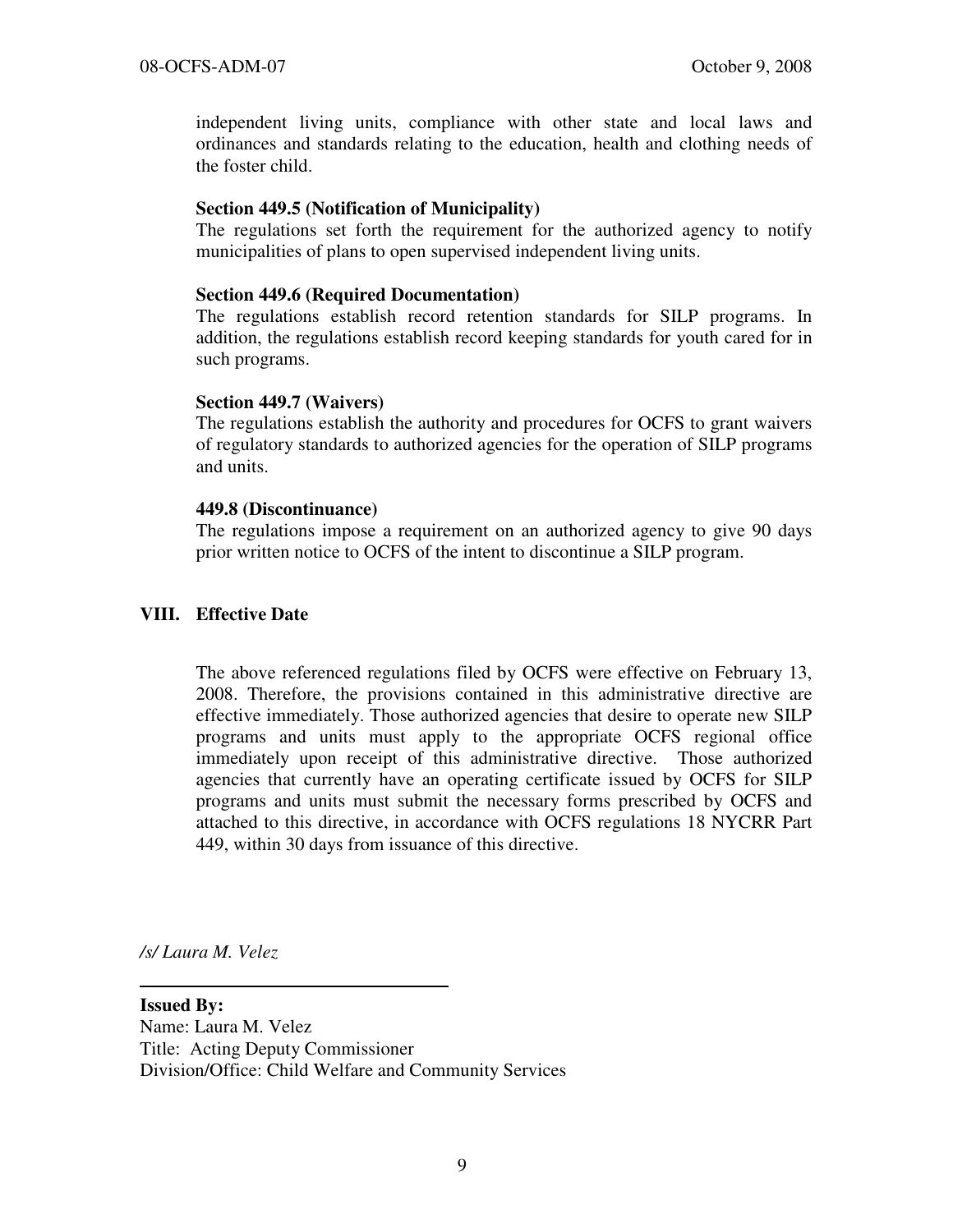| DATE:    |        |      |  |
|----------|--------|------|--|
| AGENCY:  |        |      |  |
| ADDRESS: |        |      |  |
| CITY:    | STATE: | ZIP: |  |
|          |        |      |  |

The purpose of this letter is to inform you that the New York State Office of Children

and Family Services (OCFS) is authorizing

Dear

to operate a Supervised Independent Living Program (SILP).

Chapter 160 of the Laws of 2004 amended the Social Services Law (SSL) to permit an authorized agency approved by OCFS to operate Supervised Independent Living Programs (SILPs) in accordance with the regulation of OCFS. With this approval,

 agency now has the authority to certify new and existing individual homes or apartments, in accordance with 18 NYCRR Part 449, as supervised independent living units for occupancy by youth at these specific sites. A supervised independent living unit is defined in 18 NYCRR 449.1(e) to mean "a home or apartment certified in accordance with 18 NYCRR Part 449 by an authorized agency approved by OCFS to operate a SILP program "for the care of up to four youth including their children".

Please note that your agency must notify OCFS within 10 days, on the forms prescribed by OCFS, of the certification of a newly established home or apartment as a supervised independent living unit, and the renewal of certification or closure of an existing supervised independent living unit.

If you have any questions, please feel free to contact your appropriate OCFS Regional Office, Division of Child Welfare and Community Services.

Sincerely,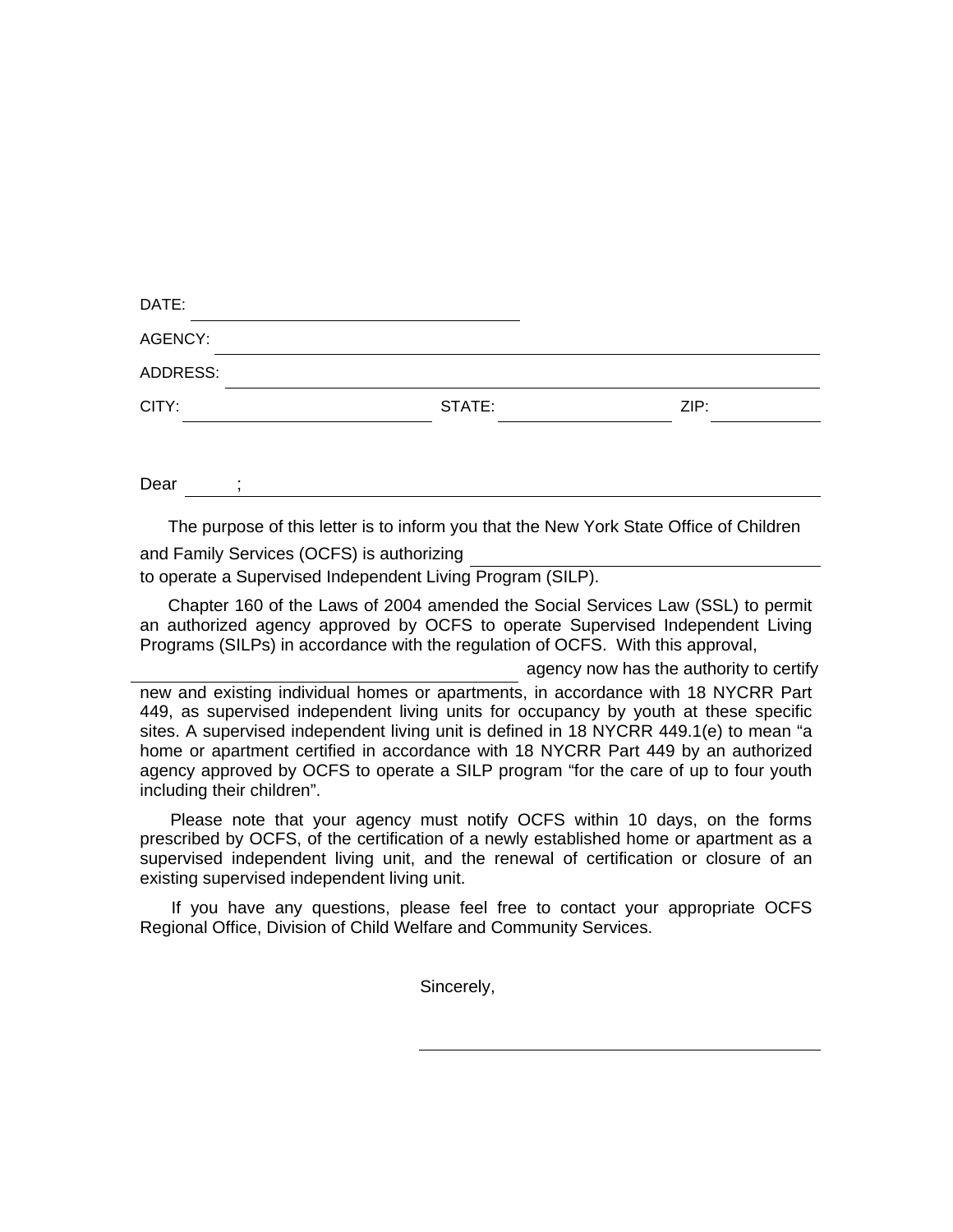### NEW YORK STATE OFFICE OF CHILDREN AND FAMILY SERVICES **CONNECTIONS JOB AID Creating, Maintaining and Closing SILP Units**

## *Supervised Independent Living Program (SILP)*

A Supervised Independent Living Program (SILP) is a program whereby children under the supervision of an authorized child-care agency are allowed to live on their own in the community. Such programs are intended to provide a transitional experience for children for whom the plan of care is discharge from care to their own responsibility. In a supervised independent living program the children will live in a unit separate from the rest of the agency dwellings. A supervised independent living unit may house not more than four children; children must be at least 16 years of age and not more than 21 years of age. Before an authorized agency may operate a SILP, the agency must have received a letter of approval to operate such a program from the department. Each individual supervised independent living unit will require its own approval certificate issued by the agency according to OCFS standards.

## CONTENTS:

Pages 2-5……..Creating/Recording a New SILP unit in Connections

- Pages 6-8…….Updating/Maintaining SILP unit information in Connections
- Page 9………..Closing a SILP unit in Connections
- Page 10………Approving a SILP unit in Connections
- Page 11………Reassigning a SILP unit in Connections
- Page 12………Requesting Technical Assistance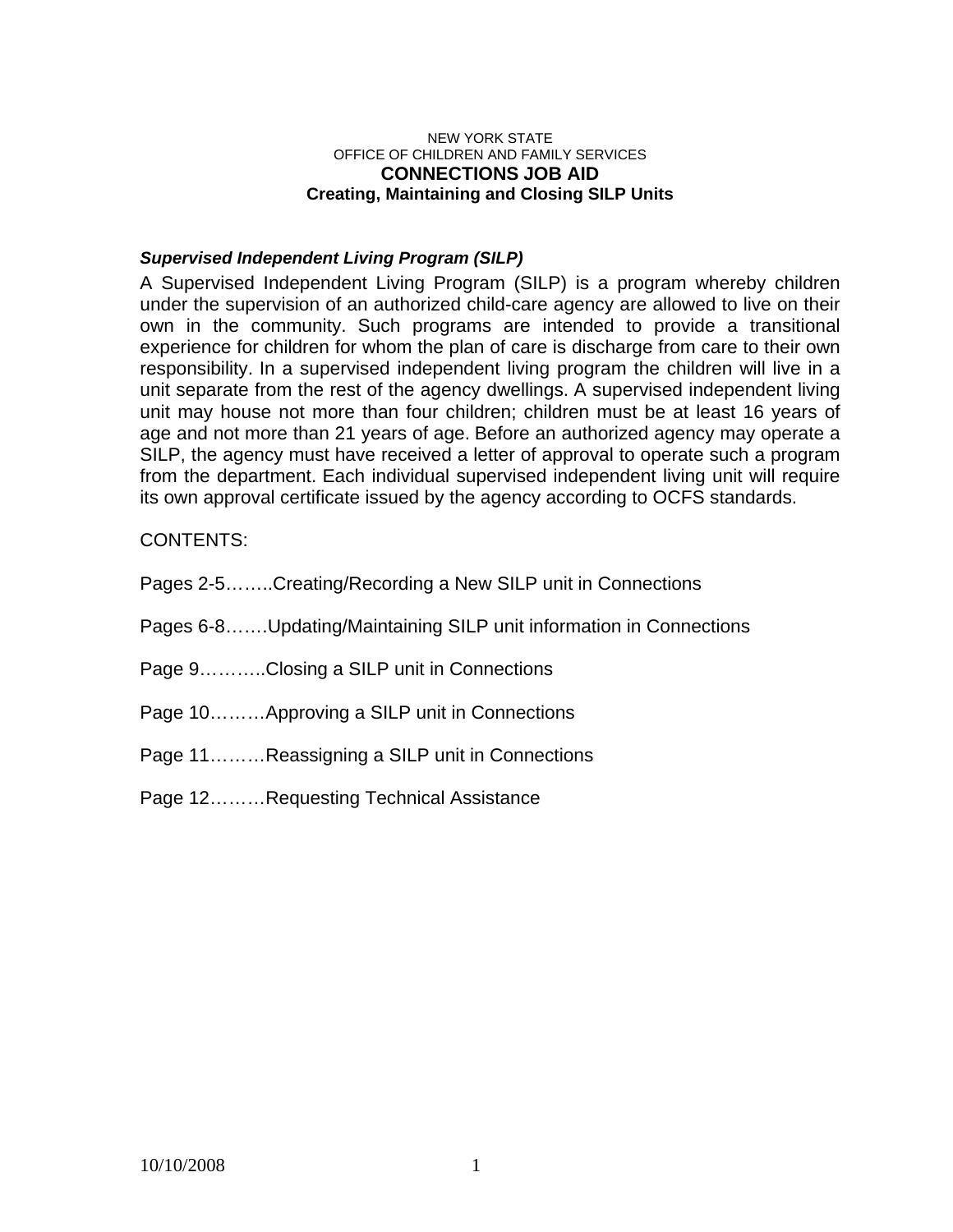#### NEW YORK STATE OFFICE OF CHILDREN AND FAMILY SERVICES **RECORDING A NEW INDIVIDUAL SILP UNIT (Supervised Independent Living Program) in CONNECTIONS**

## *Step I: Search*

- **1** On the CONNECTIONS Toolbar, click on the **Options** menu; click on **FA Home**; click on **F/A Home Search**.
- **2** From the *F/A Home Search* window, click on the **Clear** button; enter the Agency Code; in the **Setting** field, select **Congregate**; click on the **Search** button.
- **3** Review the resulting *F/A Home List*, verifying facility names and addresses. If the facility is not returned in the results, click on the **New** button.

### *Step II: Demographics*

- **1** Enter the SILP unit name in the **Home Name** field, using appropriate naming protocols since there are limited spaces in the name field and to facilitate uniformity in searches. (see :*Naming Protocols for SILPs* )
- **2** For **Setting** select Congregate.
- **3** In the **Primary Address** field, enter the Primary Address. Click on the **Validate** button; click on **Yes** if the address that *displays* is correct. The system will complete the **CD** (Community District) code for New York City.
- **4** Click on Save
- **5** If there is a different business address, Click on the **Address** button.
	- Select Business as the **Type.**
	- Type in the street address and city; *do not use periods*.
	- Click on the **Validate** button; click on **Yes** if the address that *displays* is correct. The system will complete the **CD** (Community District) code for New York City. Click on the **Add** button.
	- Click on the **OK** button.
- **6** In the **Phone** field, enter the Primary Phone number ( no spaces or hyphens)
- **7** If there are other known phone, fax, etc. numbers, click on the **Phone** button.
	- Select the **Type.**
	- Type in the phone, fax, etc. number (no spaces or hyphens).
	- Click on the **Add** button. Click on the **OK** button.
- **8** Click on the **Resource…** button in the *Home Demographics New* window.
	- On the *Resource Search Criteria* window, select Agency in the **Resource Type** field; select **Agency** from the **Resource Type** field, type the first few letters into the **Resource Name** field. Click on the **Search** button.
	- On the Resource List, select the agency and click on the **OK** button. The Home Demographics - New window displays with the agency name.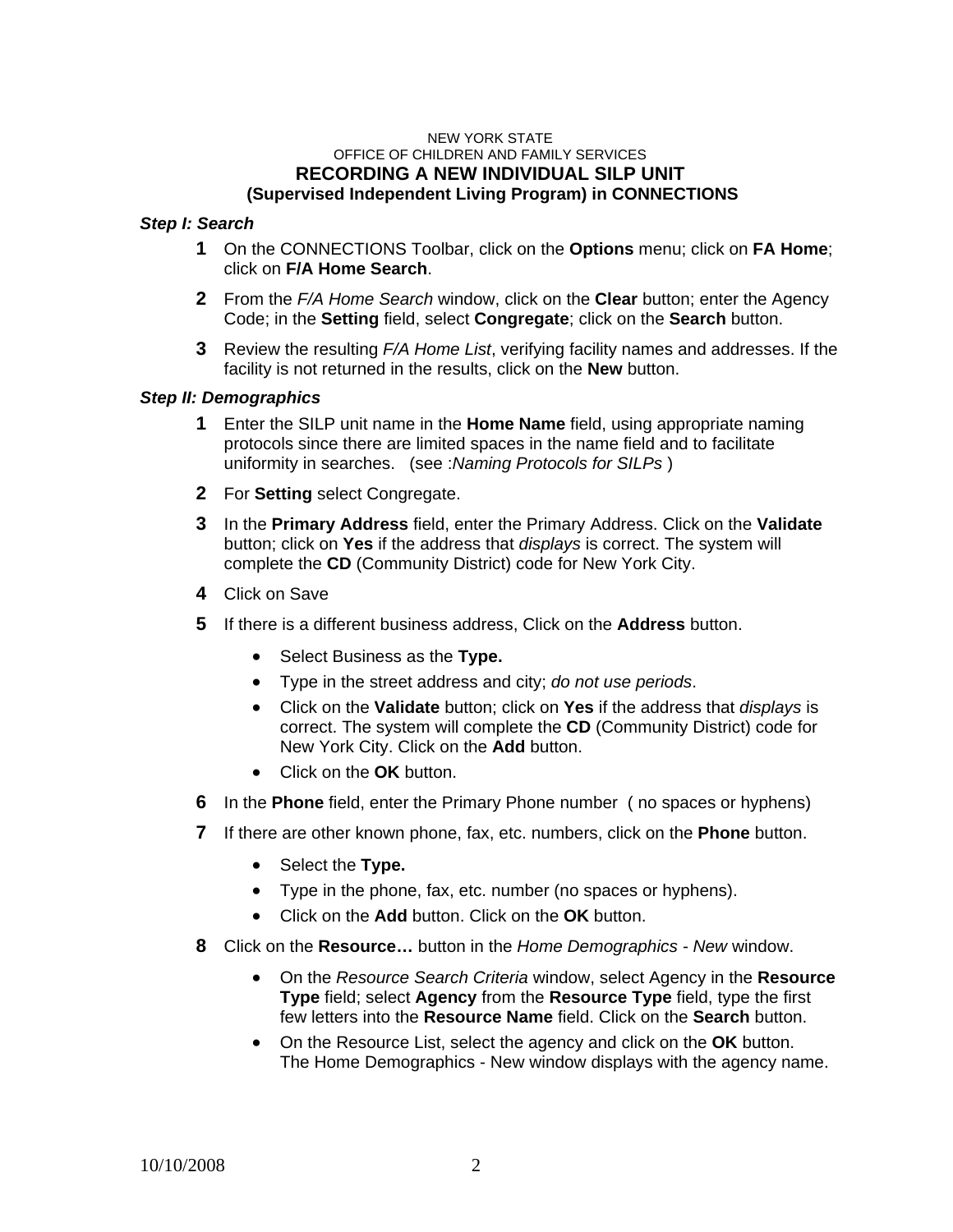## *Step III: Assign*

- Click on the **File** drop-down menu and select **Save and Assign**.
- In the *Assign* window, click on your name; if appropriate, click on **Primary**.
- To assign additional staff with responsibility for the facility, click on the **Options** menu and select **Staff Search**. Enter the person's name and click on the **Search** button.
- Select the individual's name and click on the **OK** button. From the *Assign* window, select **Primary** or **Secondary** as appropriate.
- Click on the **Save** button. Close or cancel the windows, as appropriate.

## *Step IV: Obtain the Resource ID (RID) Number*

- On the CONNECTIONS Toolbar, click on the **WORK** button.
- Select the new SILP unit and click on the **Tasks…** button.
- Select the **Non-licensing Information** task and click on the **Detail…** button.
- View the RID number on the blue bar. Write down the number.
- Cancel out of the *Home Demographics* window.

#### *Step V: Maintain Licensing Information*

- On the CONNECTIONS Toolbar, click on the **WORK** button.
- Select the new SILP unit and click on the **Tasks…** button.
- Select the **Maintain Licensing Information** task and click on the **New** button. The *F/A Home License* window displays.
- Click on the drop-down arrow for the **Facility Type** field and select Supervised Independent Living Program.
- Click on the drop-down arrow for the **Status** field and select Applicant.
- Enter the appropriate age ranges for male and female. The youngest minimum age that can be recorded in CONNECTIONS is 1 month.
- Enter the SILP capacity; the field below auto-fills.
- Double-click the appropriate Program Type Supervised Independent Living (SILP) Congregate Care Only. Click on the **Save** button.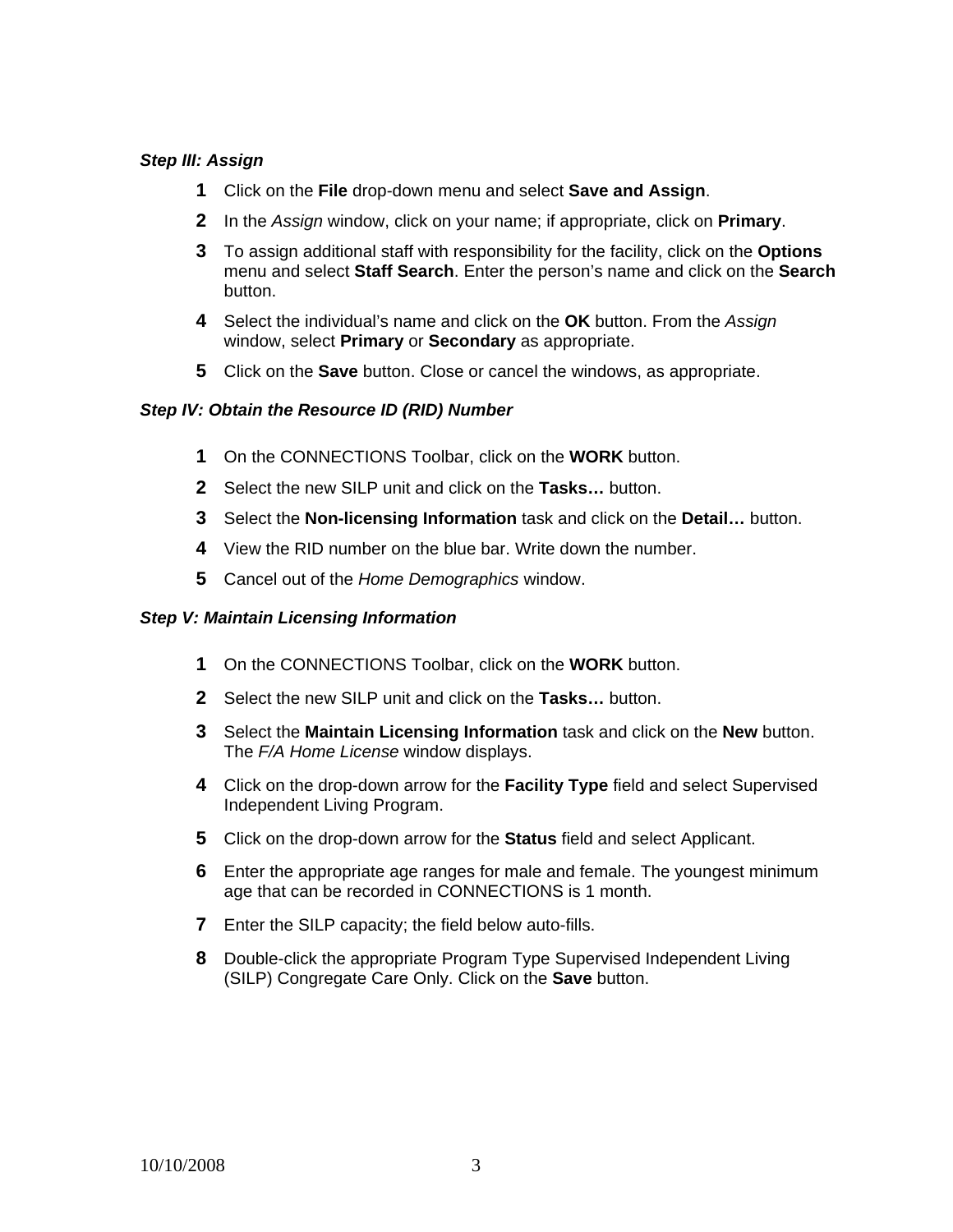### *Step VI: Obtain the Vendor ID (VID) Number*

- **1** Obtain a **Vendor ID** from the list of **SILP Unit Vendor Ids** sent to your agency by OCFS.
- **2** Select **Maintain Non-Licensing Information** on the *Task List*. (To get the *Task List*, click on the **WORK** button on the CONNECTIONS Toolbar, select the SILP unit and click on **Tasks…**) Click on the **Detail…** button.
- **3** If the Primary and Business Address are the same, enter the **Vendor ID** on the **Home Demographics** window, Click **Validate** , say "**Yes**" to accept validated address.
- **4** Click on the **Save** button. CONNECTIONS will verify the VID.
- **5** If the Primary and Business Address are different, Click on the **Address** button. Click on the **Business address** to display the information in the detail section of the window.
- **6** Record the Vendor ID into the **VID** field. Verify that you have entered it correctly. Click on the **Validate** button.
- **7** Click on the **Yes** button to accept validated address; click on the **Modify** button. Click on the **OK** button.
- **8** In the *Home Demographics* window, click on the **Save** button. CONNECTIONS will verify the VID.

#### *Step VII: Submitting the SILP unit for Approval*

- **1** Return to the *Task List* and select **Maintain Licensing Information**. Click on the **Detail…** button.
- **2** On the *F/A Home License* window, select **Pending Acceptance** in the **Status** field.
- **3** Click on the **File** menu and select **Save and Submit**.
- **4** The **To Do** detail window appears, Click Save.

## *Step VIII: Approving the SILP unit*

- **1.** Approver clicks on To Do Icon on tool bar and selects appropriate Task To Do.
- **2.** Click on **Navigate**. Click on Cancel.
- **3.** In the *Approval Status* window, Click on the approval in the middle of the screen. Click on the **Approve** button. Click on the **No** button for another approver. Click on the **Save** button.
- **4.** Click on **Close**.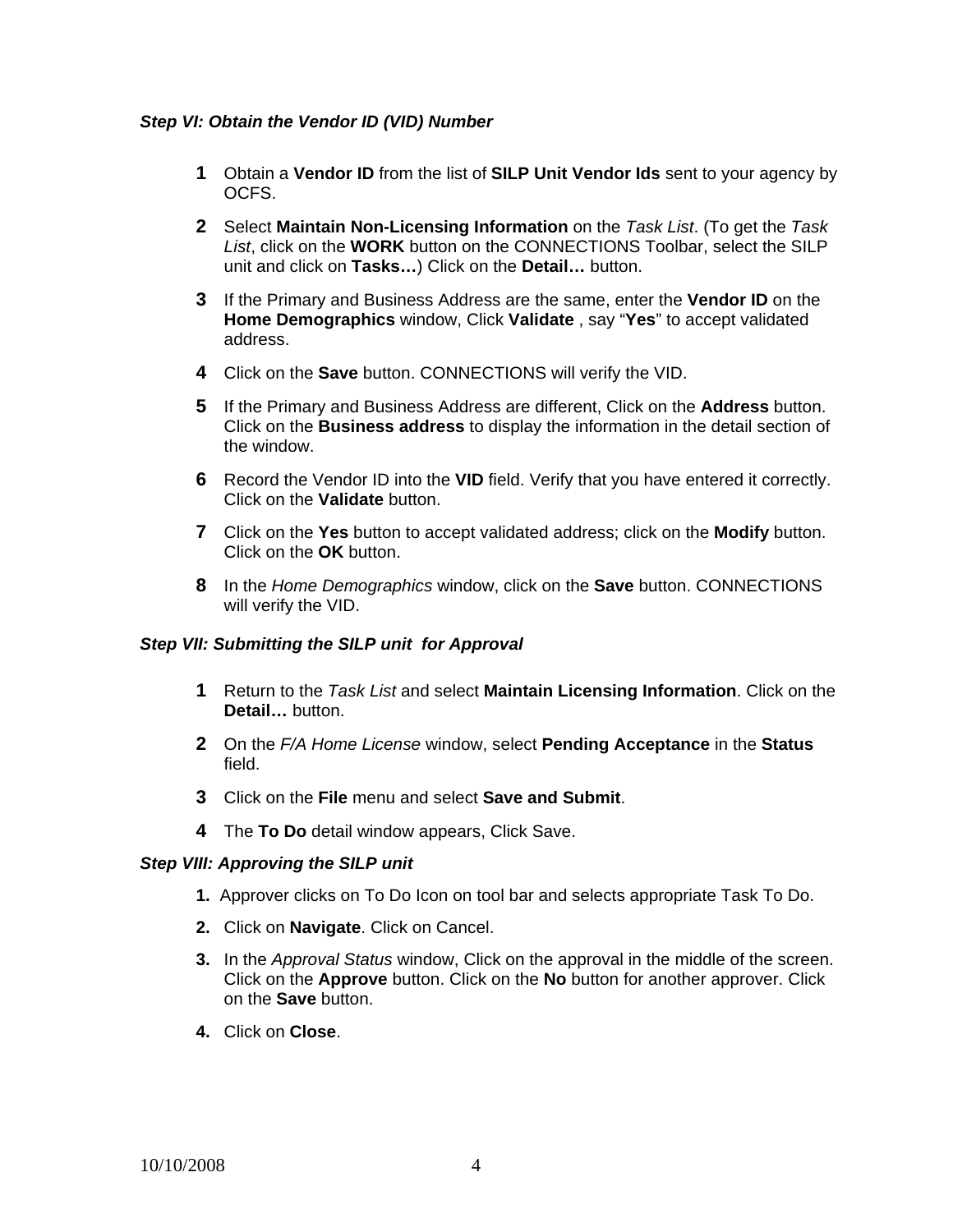# *Naming Protocols for SILP units*

In order to preserve standardized data formatting and facilitate searches, follow these naming protocols when recording information about Individual SILP units in CONNECTIONS.

| Instead of                                  | Use                                                                |
|---------------------------------------------|--------------------------------------------------------------------|
| And                                         | &                                                                  |
| ACS-NY                                      | <b>ACS</b>                                                         |
| Association                                 | Assn                                                               |
| <b>Catholic Charities</b>                   | Cath Char                                                          |
| Children                                    | Chn                                                                |
| Children's                                  | Chns                                                               |
| Community                                   | Comm                                                               |
| Department                                  | Dept                                                               |
| Department of Social Services               | <b>DSS</b>                                                         |
| Family                                      | Fam                                                                |
| Long Island                                 | Long Is                                                            |
| Mother child                                | Mo Ch                                                              |
| New York                                    | <b>NY</b>                                                          |
| New York City                               | <b>NYC</b>                                                         |
| Program                                     | Pgm                                                                |
| Supervised Independent Living Program       | <b>SILP</b>                                                        |
| Staten Island                               | Staten Is                                                          |
| Saint                                       | <b>St</b>                                                          |
| <b>Services</b>                             | <b>Svcs</b>                                                        |
| United Cerebral Palsy Association           | <b>UCPS</b>                                                        |
| ' (apostrophe), (comma). (period) / (slash) | e.g., St Vincents                                                  |
| Initial "A" or "The"                        | e.g., The New York Times<br>becomes New York Times                 |
| County                                      | e.g., Orange County DSS becomes Orange DSS                         |
| Of                                          | e.g., Catholic Charities of Syracuse becomes Cath<br>Char Syracuse |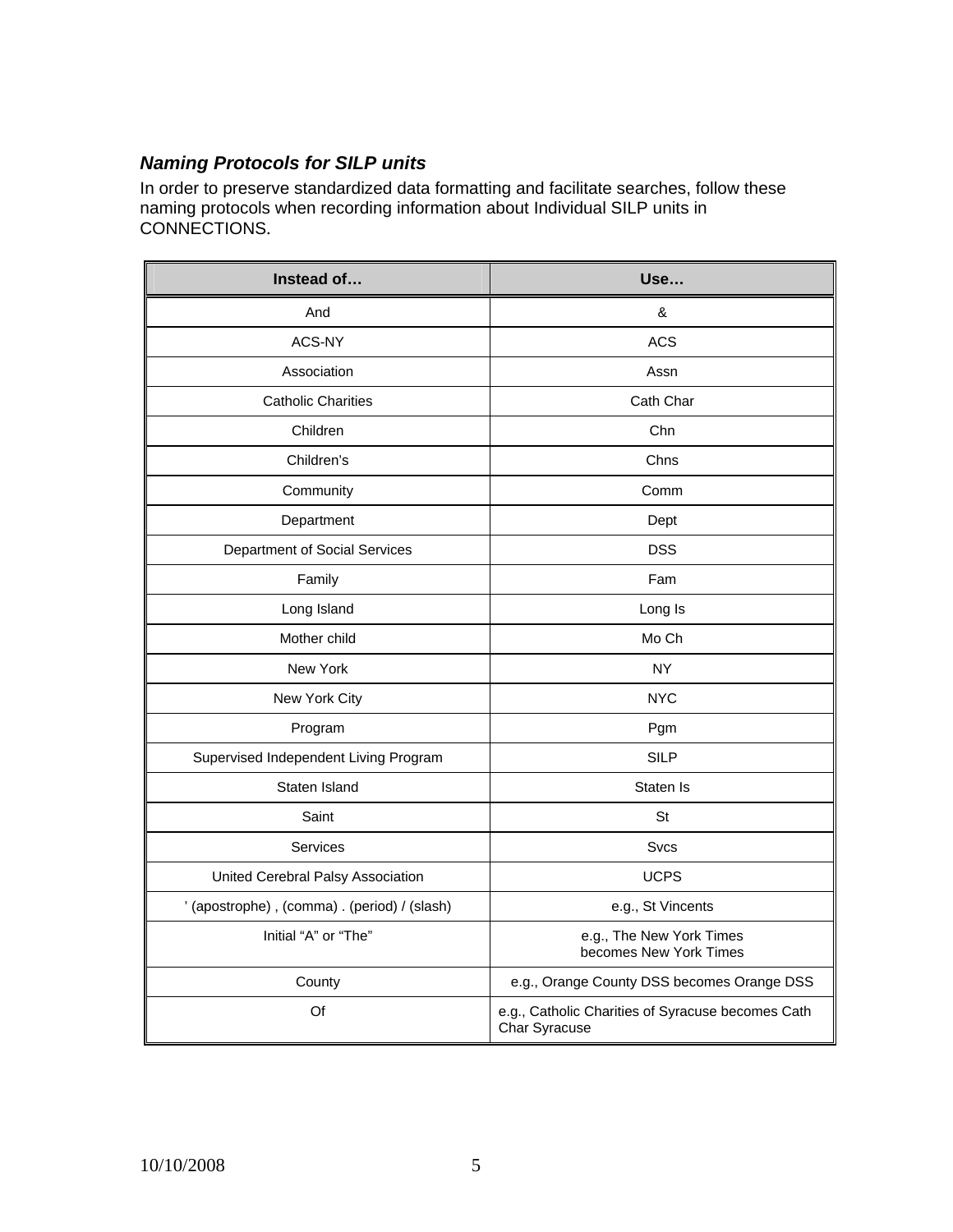#### NEW YORK STATE OFFICE OF CHILDREN AND FAMILY SERVICES **UPDATING SILP UNIT INFORMATION**

#### *Maintaining Licensing Information*

Licensing information includes facility type, program type, ages, sex, and bed capacity. This information is recorded in the *Home License* window. Supervisory approval is required for these changes.

- **1** Click on the **WORK** button on the CONNECTIONS Toolbar.
- **2** Click on the SILP unit to select it.
- **3** Click on the **Tasks…** button.
- **4** Select the **Maintain Licensing Information** task**.**
- **5** Click on the **Detail…** button.
- **6** Make the appropriate changes (e.g., bed capacity, ages, program).
- **7** Click on the drop-down arrow for the **Status** field and select **Pending Acceptance**.
- **8** Click on the **File** menu and select **Save and Submit**.
- **9** A Supervisor approves the changes for Maintain Licensing information.

#### *Maintaining Non-Licensing Information*

Non-licensing information includes address and phone number. This information is recorded and changed in the *Home Demographics* window. Supervisory approval is not needed for these changes.

- **1** Click on the **WORK** button on the CONNECTIONS Toolbar.
- **2** Click on the facility to select it.
- **3** Click on the **Tasks…** button.
- **4** Click on the **Maintain Non-Licensing Information** task**.**
- **5** Click on the **Detail…** button.

#### *To change the SILP unit's Primary address:*

- **1** In the Primary Address section on the *Home Demographics* window, make the appropriate changes to the fields.
- **2** When you are finished making changes, click on the **Validate** button.
- **3** If the address in message is correct, click on the **Yes** button; otherwise click on the **No** button.
- **4** Click on the **Save** button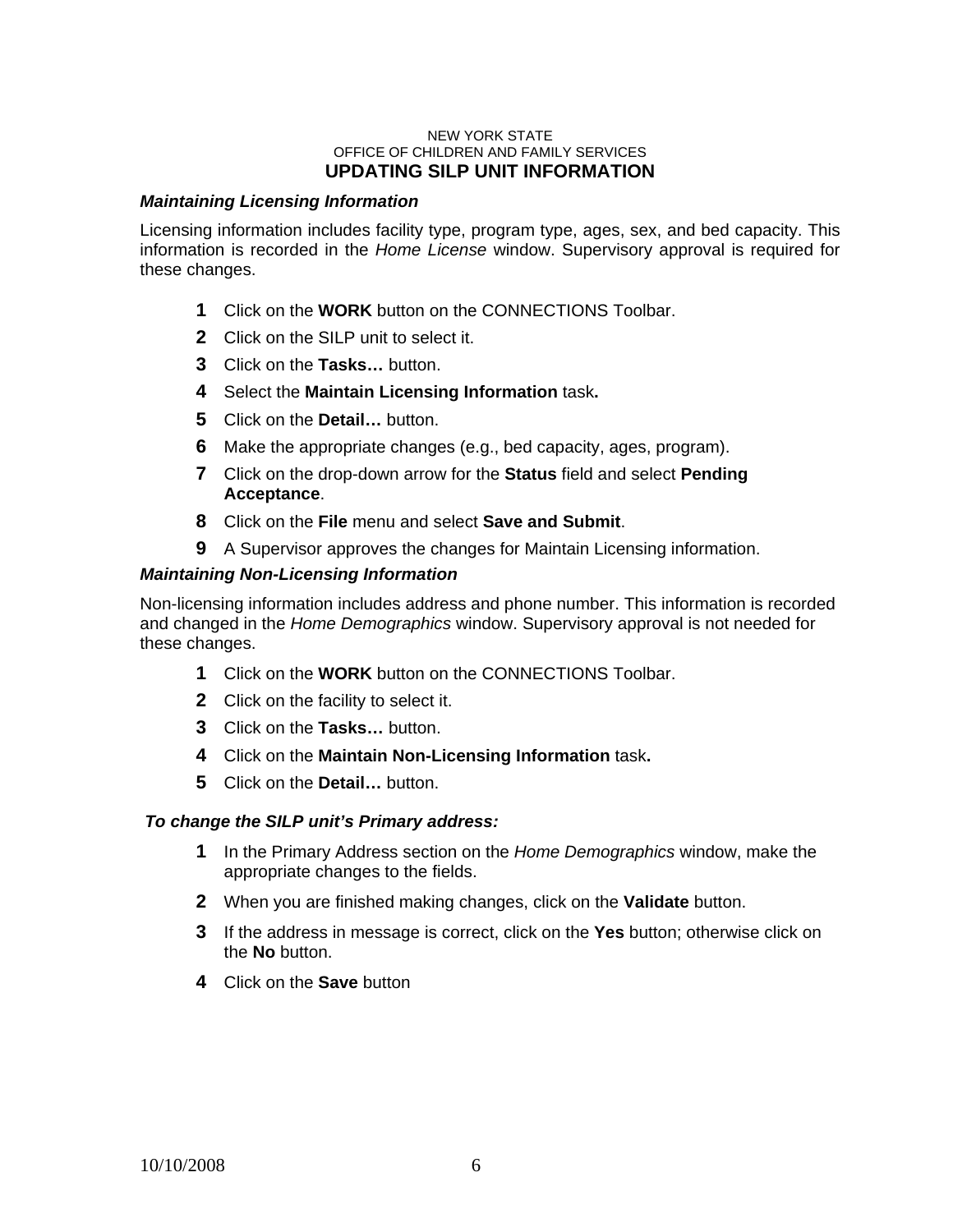#### *To change the SILP unit's Business address:*

- **1** Click on the **Address…** button on the *Home Demographics* window.
- **2** In the list section at the top of the *Resource Address Detail* window, select the Business address to be changed. *The selected address displays in the Address Information section at the bottom of the window.*
- **3** Make the appropriate changes in these fields.
- **4** When you are finished making the changes, click on the **Validate** button.
- **5** If the address in the message is correct, click on the **Yes** button; otherwise click on the **No** button.
- **6** Click on the **Modify** button. *The new address displays in the list section of the window*.
- **7** Only one address can be changed at a time. Repeat the process if both addresses need to be changed.
- **8** Click on the **OK** button to save the changes.
- **9** Click on the **Cancel** button to close the *Home Demographics* window.
- **10** Click on the **Cancel** button to close the *Task List*.

#### *To change the SILP unit's primary phone number:*

- **1** In the Primary Phone section on the *Home Demographics* window, make appropriate changes to the fields.
- **2** Click on the **Save** button.

#### *To change the SILP unit's Business phone number:*

- **1** Click on the **Phone…** button on the *Home Demographics* window.
- **2** Select the Primary or Business phone number to be changed in the list section at the top of the window. *The phone number displays in the detail section at the bottom of the window*.
- **3** Make any necessary changes in these fields.
- **4** Click on the **Modify** button. *The new phone number displays in the list section at the top of the window*. *Only one phone number can be changed at a time. Repeat the process if multiple phone numbers need to be changed*.
- **5** Click on the **OK** button to save the changes.
- **6** Click on the **Save** button to close the *Home Demographics* window.
- **7** Click on the **Close** button to close the *Task List*.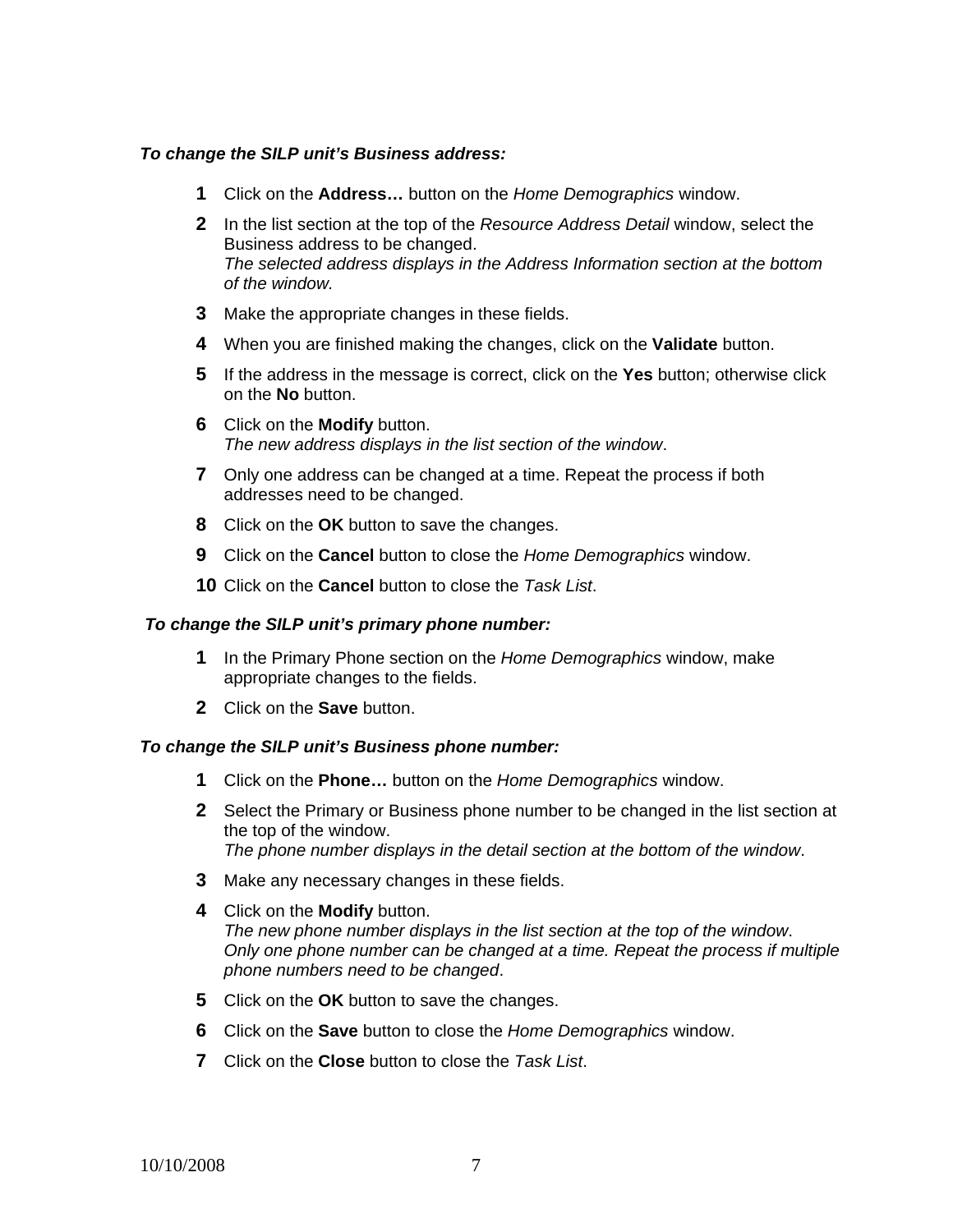#### NEW YORK STATE OFFICE OF CHILDREN AND FAMILY SERVICES **CLOSING AN INDIVIDUAL SILP UNIT**

Supervisory Approval is necessary for SILP unit closures.

- **1** Click on the **WORK** button on the CONNECTIONS Toolbar
- **2** Click on the SILP unit to select it.
- **3** Click on the **Tasks…** button.
- **4** Select the **Close Home** task.
- **5** Click on the **New** button.
- **6** Click on the drop-down arrow for the **Closure Reason** field and select the appropriate closure reason.
- **7** Click on the drop-down arrow for the **Closure Type** field and select either **Involuntary Closure** or **Voluntary Closure**. Usually the selection is Voluntary Closure.
- **8** Click on the drop-down arrow for the **Recommend Re-opening** field and select either **Recommend** or **Do Not Recommend**. Usually the selection is Recommend.
- **9** Click on the **File** drop-down menu and select **Save and Submit**.
- **10** Supervisor Approves the SILP unit closure from To Dos.
- **11 Voluntary Agency notifies the Regional Office of SILP unit closures**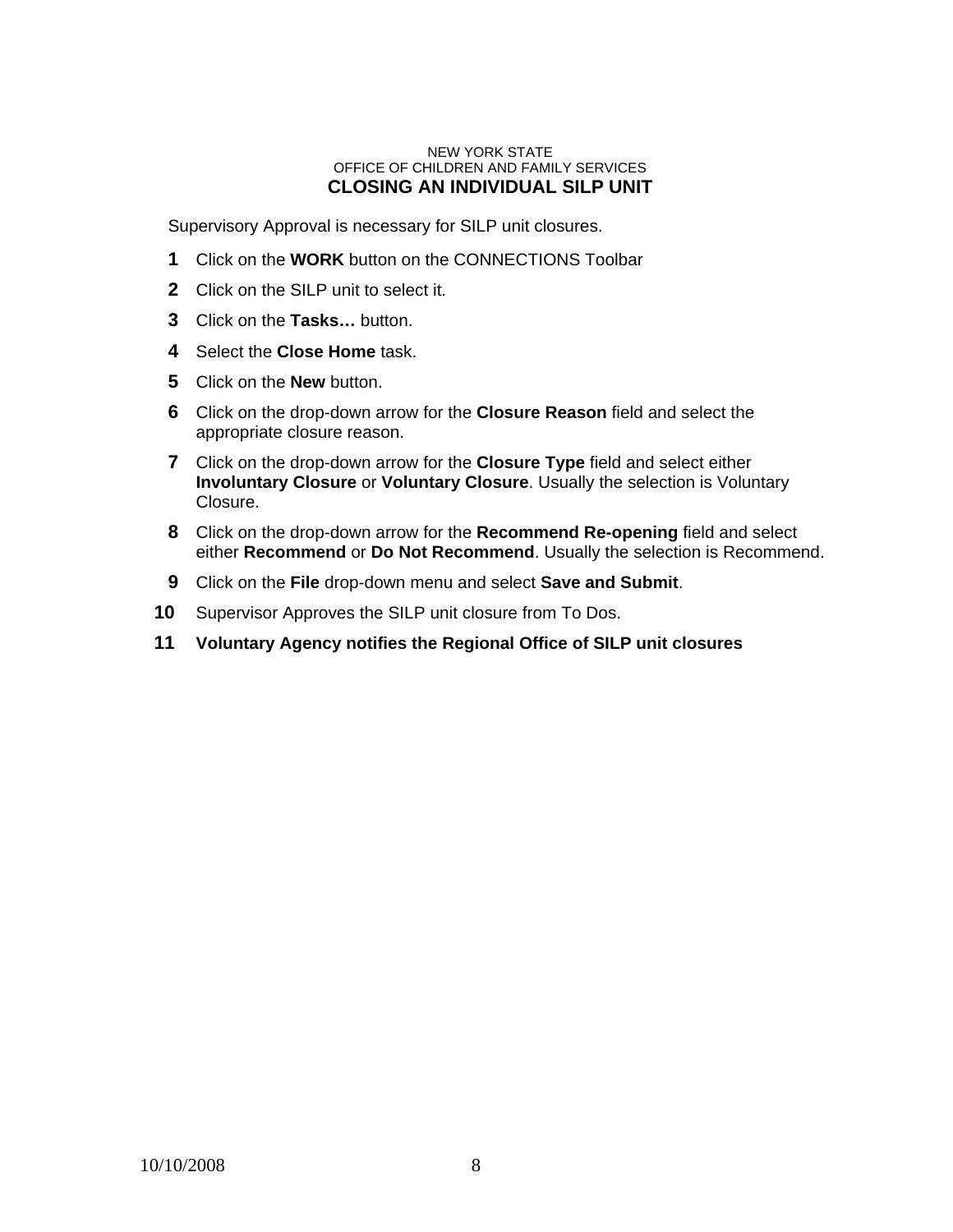#### NEW YORK STATE OFFICE OF CHILDREN AND FAMILY SERVICES **APPROVING A SILP UNIT**

- **1** On the *Task List*, click on the **Options** menu and select **Case To-Do's… or Click on the To Do Icon on the Connections toolbar**
- **2** Select the Task To-Do for the SILP approval.
- **3** Click on the **Navigate…** button.
- **4** Click on the **Cancel** button in the *F/A Home License* window.*.*
- **5** Click on the approval item in the center of the *Approval Status* window with your name in the **Approver** column.
- **6** Click on the **Approve** button. *The following message displays: "Approval completion will freeze events. Do you wish to add another approver?"*
- **7** Click on the **No** button.
- **8** Click on the **Save** button.*.*
- **9** To close the *Case To-Do List*, click on the **Close** button.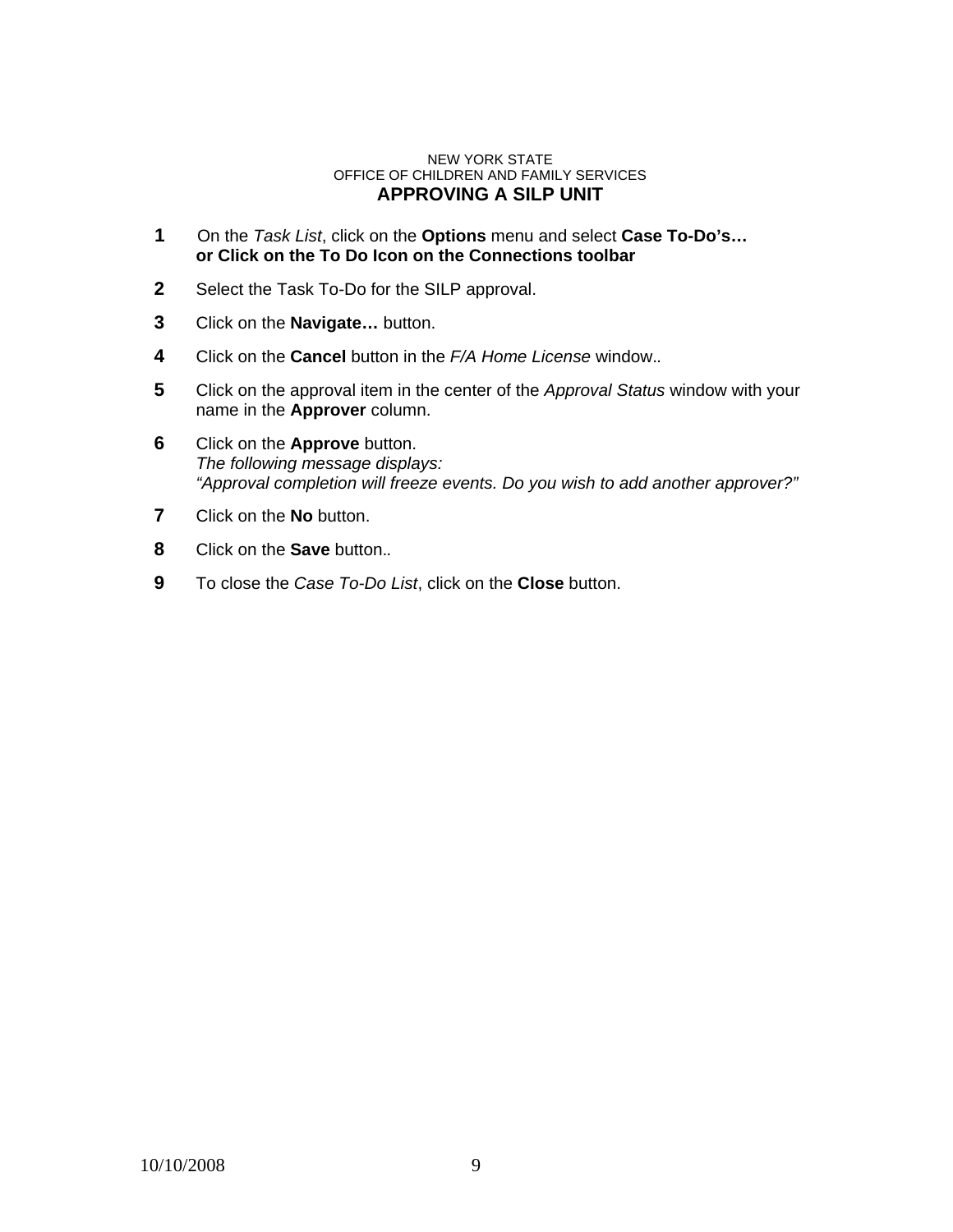#### NEW YORK STATE OFFICE OF CHILDREN AND FAMILY SERVICES **REASSIGNING A SILP UNIT**

- **1** Click on the SILP unit in workload
- **2** Click **Assign** button
- **3** If the name of the worker appears at the top of the screen, select it.
- **4** If the name of the worker does not appear at the top of the screen, **Select Options, Staff Search Criteria**
- **5** Enter the name of the staff member in the **Name** fields, click **Search**
- **6** Highlight the name from the resulting list. Click **OK**.
- **7** On the **Assign** window, select the name at the top of the screen if not already selected, select **Primary** or **Secondary** as needed. If you are reassigning Primary, you will get a pop up message, say "**Yes**"
- **8** Click **Save**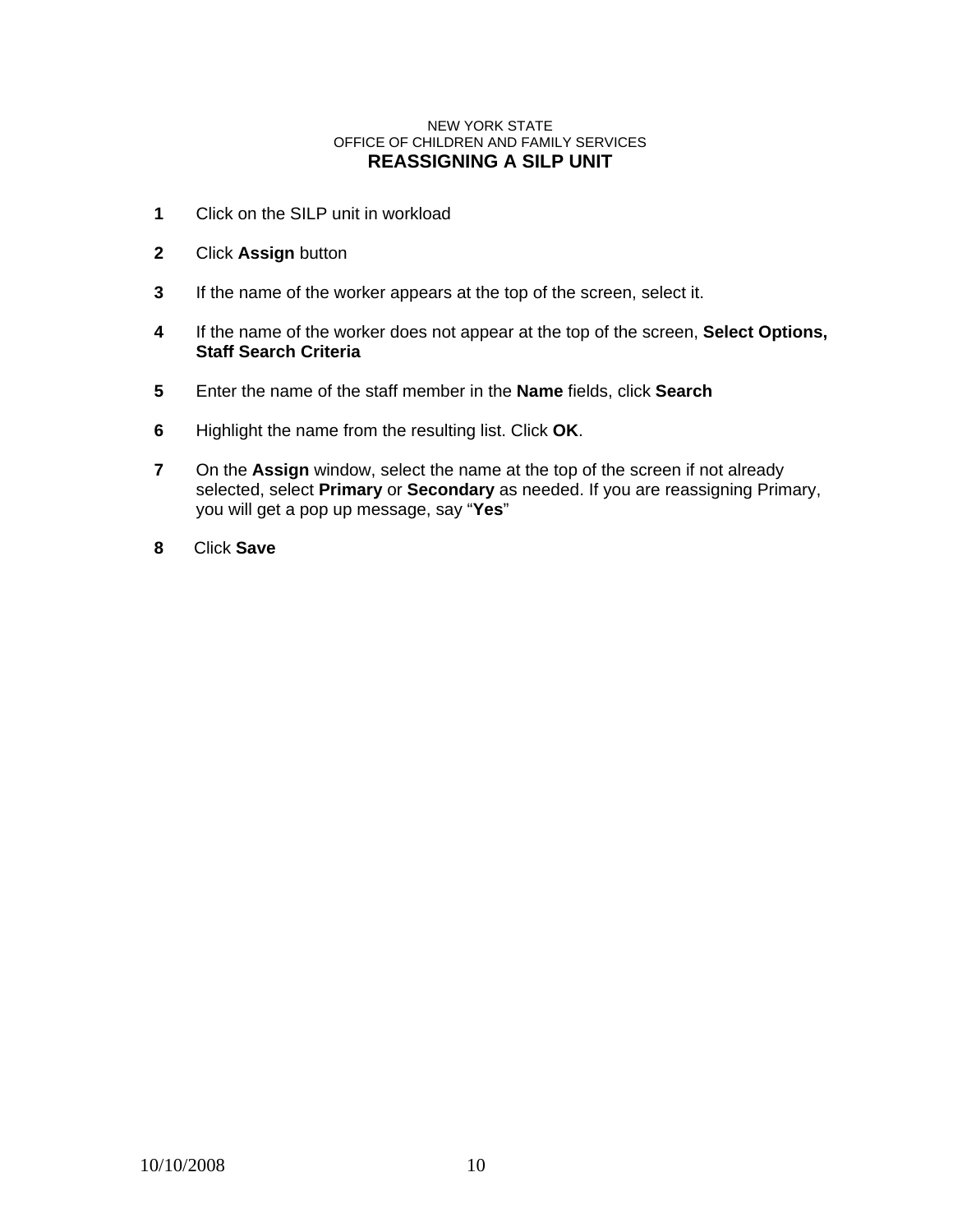#### NEW YORK STATE OFFICE OF CHILDREN AND FAMILY SERVICES **REQUESTING TECHNICAL ASSISTANCE**

## *Help Desk*

If an error message displays on a worker's computer screen during an attempt to sign on to CONNECTIONS or while working in CONNECTIONS, or the worker needs help with CONNECTIONS step by step instructions, report the problem to the NYS OFT Enterprise Help Desk in order to correct the problem.

## **Before phoning the Help Desk, do the following:**

- If possible, keep the error message on the screen (or write it down) so that you can describe the specific error or difficulty to the Help Desk.
- Call the Help Desk at **1-800-697-1323**. If the Help Desk is not able to solve the problem immediately, they will assign a ticket number for the problem.
- *Write down the ticket number.* This ticket number will be needed for reference in any subsequent calls concerning the problem.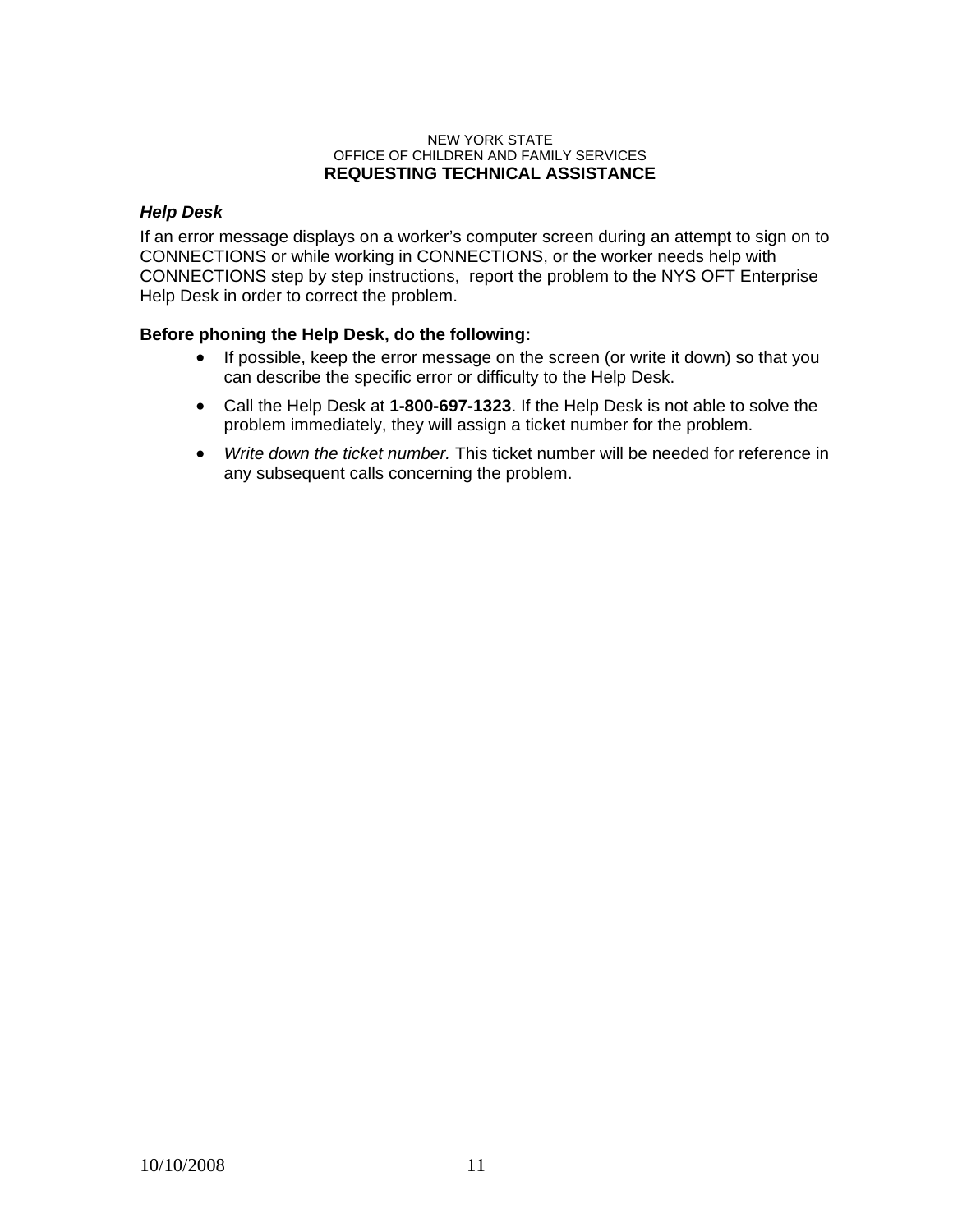| <b>NEW YORK STATE</b><br>OFFICE OF CHILDREN AND FAMILY SERVICES<br><b>Voluntary Agency Application for Supervised</b><br><b>Independent Living Program (SILP)</b>               |                                           |               |                                                       | TYPE OF FACILITY SUPERVISED INDEPENDENT LIVING PROGRAM (SILP): |                                                                                    |                                    |                                                                                                               |                         |                                                                                 |                     |         |
|---------------------------------------------------------------------------------------------------------------------------------------------------------------------------------|-------------------------------------------|---------------|-------------------------------------------------------|----------------------------------------------------------------|------------------------------------------------------------------------------------|------------------------------------|---------------------------------------------------------------------------------------------------------------|-------------------------|---------------------------------------------------------------------------------|---------------------|---------|
|                                                                                                                                                                                 |                                           |               |                                                       |                                                                |                                                                                    |                                    |                                                                                                               |                         |                                                                                 |                     |         |
|                                                                                                                                                                                 |                                           |               |                                                       | EFFECTIVE DATE                                                 |                                                                                    | <b>NYS OCFS CENTRAL OFFICE USE</b> |                                                                                                               |                         |                                                                                 |                     |         |
| <b>INSTRUCTION:</b> This application must be completed by a responsible agent of the<br>Facility (Officer of the Board of Trustees, Administrator, etc.). Complete ALL items on |                                           |               |                                                       |                                                                |                                                                                    |                                    |                                                                                                               | <b>APPLICATION TYPE</b> |                                                                                 |                     |         |
|                                                                                                                                                                                 |                                           |               |                                                       |                                                                | this form. Attach additional sheets as necessary. MAIL completed form within 5     |                                    | <b>EXPIRATION DATE</b>                                                                                        |                         |                                                                                 | New<br>$\mathsf{L}$ |         |
|                                                                                                                                                                                 | Family Services.                          |               |                                                       |                                                                | business days to the appropriate Regional Office of the NYS Office of Children and | (Print or Type)                    |                                                                                                               |                         |                                                                                 |                     | Renewal |
|                                                                                                                                                                                 |                                           |               |                                                       |                                                                |                                                                                    |                                    | APPLICANT (Name and Address of Agency, Association, Corporation or Other Legal Entity Operating the Facility) |                         | Not for Profit                                                                  |                     |         |
|                                                                                                                                                                                 |                                           |               |                                                       |                                                                |                                                                                    |                                    |                                                                                                               |                         | <b>Public Agency</b>                                                            |                     |         |
|                                                                                                                                                                                 |                                           |               |                                                       |                                                                |                                                                                    |                                    |                                                                                                               |                         | Other Specify) __                                                               |                     |         |
|                                                                                                                                                                                 |                                           |               | <b>FACILITY</b> (Name and Address including Zip Code) |                                                                |                                                                                    |                                    |                                                                                                               |                         |                                                                                 |                     |         |
|                                                                                                                                                                                 |                                           |               |                                                       |                                                                |                                                                                    |                                    |                                                                                                               |                         |                                                                                 |                     |         |
|                                                                                                                                                                                 | <b>RESIDENT CAP:</b>                      |               |                                                       |                                                                |                                                                                    | TYPE:                              |                                                                                                               |                         |                                                                                 |                     |         |
|                                                                                                                                                                                 |                                           |               |                                                       |                                                                |                                                                                    |                                    | <b>REGULAR</b>                                                                                                |                         | MOTHER/CHILD                                                                    |                     |         |
|                                                                                                                                                                                 |                                           |               | <b>ESTIMATED CAPITAL COST</b>                         |                                                                |                                                                                    |                                    |                                                                                                               |                         | FINANCIAL RESOURCES AS OF LAST FISCAL YEAR                                      |                     |         |
|                                                                                                                                                                                 | Construction or Purchase (incl. land)     |               |                                                       |                                                                | \$                                                                                 | <b>ASSETS</b>                      | Cash and Receivable                                                                                           |                         | $\mathbb{S}$                                                                    |                     |         |
|                                                                                                                                                                                 | Equipment                                 |               |                                                       |                                                                | \$                                                                                 |                                    | <b>Fixed Assets</b>                                                                                           |                         | \$                                                                              |                     |         |
|                                                                                                                                                                                 | Other (specify)                           |               |                                                       |                                                                | \$                                                                                 |                                    | Other (Specify)                                                                                               |                         | \$                                                                              |                     |         |
|                                                                                                                                                                                 |                                           |               |                                                       | <b>TOTAL</b>                                                   | \$                                                                                 |                                    |                                                                                                               |                         | <b>TOTAL ASSETS</b>                                                             | \$                  |         |
|                                                                                                                                                                                 | Indicate how total will be provided       |               |                                                       |                                                                |                                                                                    | <b>LIABILITIES</b><br>Current      |                                                                                                               |                         | \$                                                                              |                     |         |
|                                                                                                                                                                                 |                                           |               |                                                       |                                                                |                                                                                    |                                    | <b>Long Term</b>                                                                                              |                         | \$                                                                              |                     |         |
|                                                                                                                                                                                 |                                           | <b>SOURCE</b> |                                                       |                                                                | <b>AMOUNT</b>                                                                      |                                    | Other (Specify)                                                                                               |                         | \$                                                                              |                     |         |
|                                                                                                                                                                                 |                                           |               |                                                       |                                                                | \$                                                                                 |                                    |                                                                                                               |                         | <b>TOTAL LIABILITIES</b>                                                        | \$                  |         |
|                                                                                                                                                                                 |                                           |               |                                                       |                                                                | \$                                                                                 |                                    |                                                                                                               |                         | <b>NET WORTH (Assets-Liab.)</b>                                                 | \$                  |         |
|                                                                                                                                                                                 |                                           |               |                                                       |                                                                | \$                                                                                 |                                    | <b>SOURCES OF REVENUE (Current Year)</b><br><b>Resident Fees</b>                                              |                         | \$                                                                              |                     |         |
|                                                                                                                                                                                 |                                           |               | <b>IF LEASED FACILITY</b>                             |                                                                |                                                                                    |                                    | Government Fees                                                                                               |                         | \$                                                                              |                     |         |
|                                                                                                                                                                                 |                                           |               | NAME OF OWNER OF LAND AND BUILDING                    |                                                                |                                                                                    |                                    | Other (Specify)                                                                                               |                         | \$                                                                              |                     |         |
|                                                                                                                                                                                 |                                           |               |                                                       |                                                                |                                                                                    |                                    |                                                                                                               |                         | <b>TOTAL REVENUE</b>                                                            | \$                  |         |
|                                                                                                                                                                                 | TERMS OF LEASE *                          |               |                                                       |                                                                | Amount of rental and<br>other cost pursuant<br>to lease.                           |                                    |                                                                                                               |                         | <b>TOTAL EXPENDITURES</b>                                                       | \$                  |         |
|                                                                                                                                                                                 |                                           |               |                                                       |                                                                | \$                                                                                 |                                    |                                                                                                               |                         | <b>CERTIFICATION:</b> I certify that the statements in this application and all |                     |         |
|                                                                                                                                                                                 |                                           |               | * Copy of lease to be submitted upon request.         |                                                                |                                                                                    |                                    |                                                                                                               |                         | attachments are correct to the best of my knowledge.                            |                     |         |
|                                                                                                                                                                                 |                                           |               | <b>ATTACHMENTS</b>                                    |                                                                |                                                                                    |                                    |                                                                                                               |                         |                                                                                 |                     |         |
| Have you attached a Plan and Description of Staff Positions including<br>Duties and qualifications (Indicate vacant positions)                                                  |                                           |               | <b>NAME</b>                                           |                                                                |                                                                                    |                                    | PHONE:                                                                                                        |                         |                                                                                 |                     |         |
| If Applicant is a Corporation, have you attached a list of names,<br>addresses, and occupations of the Board of Directors.                                                      |                                           |               | <b>TITLE</b>                                          |                                                                |                                                                                    |                                    | DATE:                                                                                                         |                         |                                                                                 |                     |         |
| Have you attached a brief physical description of the Facility, including<br>land, all buildings, number of floors, and construction                                            |                                           |               | X                                                     | <b>SIGNATURE</b>                                               |                                                                                    |                                    |                                                                                                               |                         |                                                                                 |                     |         |
|                                                                                                                                                                                 |                                           |               |                                                       |                                                                |                                                                                    | NYS OCFS REGIONAL OFFICE USE ONLY  |                                                                                                               |                         |                                                                                 |                     |         |
|                                                                                                                                                                                 | RECOMMENDATION:<br>APPROVE<br><b>DENY</b> |               | <b>RESTRICTIONS:</b>                                  |                                                                |                                                                                    |                                    |                                                                                                               |                         |                                                                                 |                     |         |
|                                                                                                                                                                                 | <b>Evaluation Dates</b>                   |               |                                                       |                                                                | REGIONAL OFFICE ACTION BY:                                                         |                                    | DATE:                                                                                                         |                         | CENTRAL OFFICE ENDORSEMENT:                                                     |                     | DATE:   |
| LATEST:                                                                                                                                                                         |                                           | NEXT:         |                                                       |                                                                |                                                                                    |                                    |                                                                                                               |                         |                                                                                 |                     |         |
|                                                                                                                                                                                 |                                           |               |                                                       | X                                                              |                                                                                    |                                    |                                                                                                               |                         |                                                                                 |                     |         |

**OCFS-2656** (Rev. 8/2008)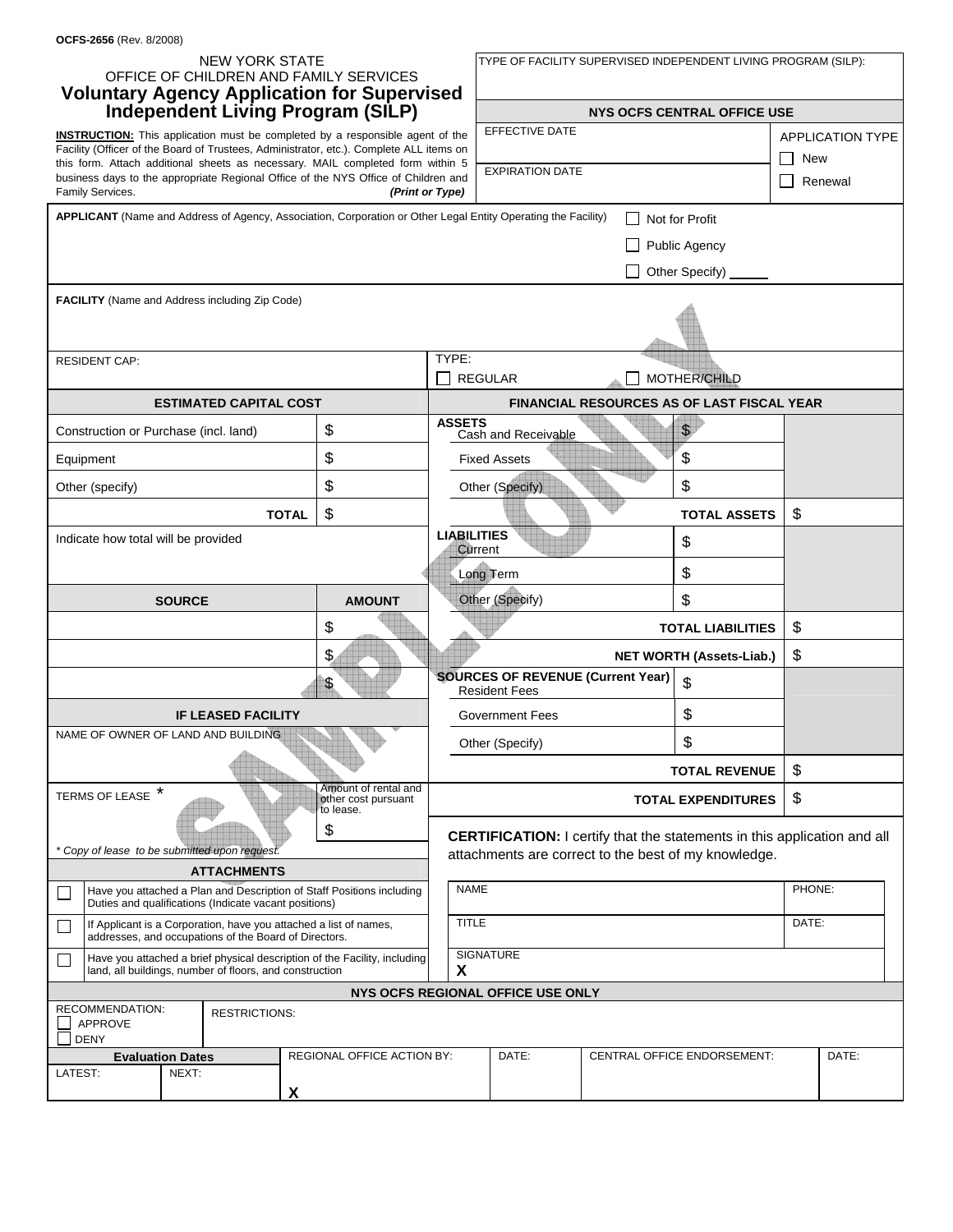# NEW YORK STATE OFFICE OF CHILDREN AND FAMILY SERVICES

# **NOTICE OF SILP CLOSING, TRANSFERRING, RECERTIFICATION AND OPENING**  Please note: Information listed below needs to be forwarded to the appropriate NYS Office of children and Family Services Regional

Office within 10 days of listed action.

| TO:                                                     | FROM: Agency:                                                                           |
|---------------------------------------------------------|-----------------------------------------------------------------------------------------|
|                                                         | SILP:                                                                                   |
|                                                         | Contact:                                                                                |
|                                                         |                                                                                         |
|                                                         | Address:                                                                                |
|                                                         |                                                                                         |
|                                                         | RID#:                                                                                   |
|                                                         | VID#:                                                                                   |
|                                                         | DATE COMPLETED AND SENT:                                                                |
| RE:<br>SILP Opening                                     |                                                                                         |
| <b>SILP Transferring</b>                                |                                                                                         |
| SILP Recertification                                    |                                                                                         |
| $\Box$ SILP Closing                                     |                                                                                         |
| <b>OLD AGENCY</b>                                       | <b>NEW AGENCY (transfers only)</b>                                                      |
| Agency Name:                                            | Agency Name:                                                                            |
|                                                         |                                                                                         |
| Agency ID:                                              | Agency ID:                                                                              |
| <b>Contact Person:</b>                                  | <b>Contact Person:</b>                                                                  |
| <b>Street Address:</b>                                  | <b>Street Address:</b>                                                                  |
| City, State, Zip:                                       | City, State, Zip:                                                                       |
| Phone:                                                  | Phone:                                                                                  |
| Fax:                                                    | Fax:                                                                                    |
| E-Mail:                                                 | E-Mail:                                                                                 |
| Date of, Opening, Transfer, Recertification or Closing: | <b>Changes made in CONNECTIONS:</b>                                                     |
|                                                         |                                                                                         |
|                                                         |                                                                                         |
|                                                         |                                                                                         |
|                                                         | Specify the contact person and phone number if different from<br>agency/facility above: |
|                                                         | <b>Contact Person:</b>                                                                  |
|                                                         | <b>Phone Number:</b>                                                                    |
|                                                         |                                                                                         |
| <b>INFORMATION ON CLOSING</b>                           |                                                                                         |
|                                                         |                                                                                         |
|                                                         |                                                                                         |
|                                                         |                                                                                         |
|                                                         |                                                                                         |
|                                                         |                                                                                         |
|                                                         |                                                                                         |
|                                                         |                                                                                         |
| <b>ADDITIONAL COMMENTS</b>                              |                                                                                         |
|                                                         |                                                                                         |
|                                                         |                                                                                         |
|                                                         |                                                                                         |
|                                                         |                                                                                         |
|                                                         |                                                                                         |
|                                                         |                                                                                         |
|                                                         |                                                                                         |
|                                                         |                                                                                         |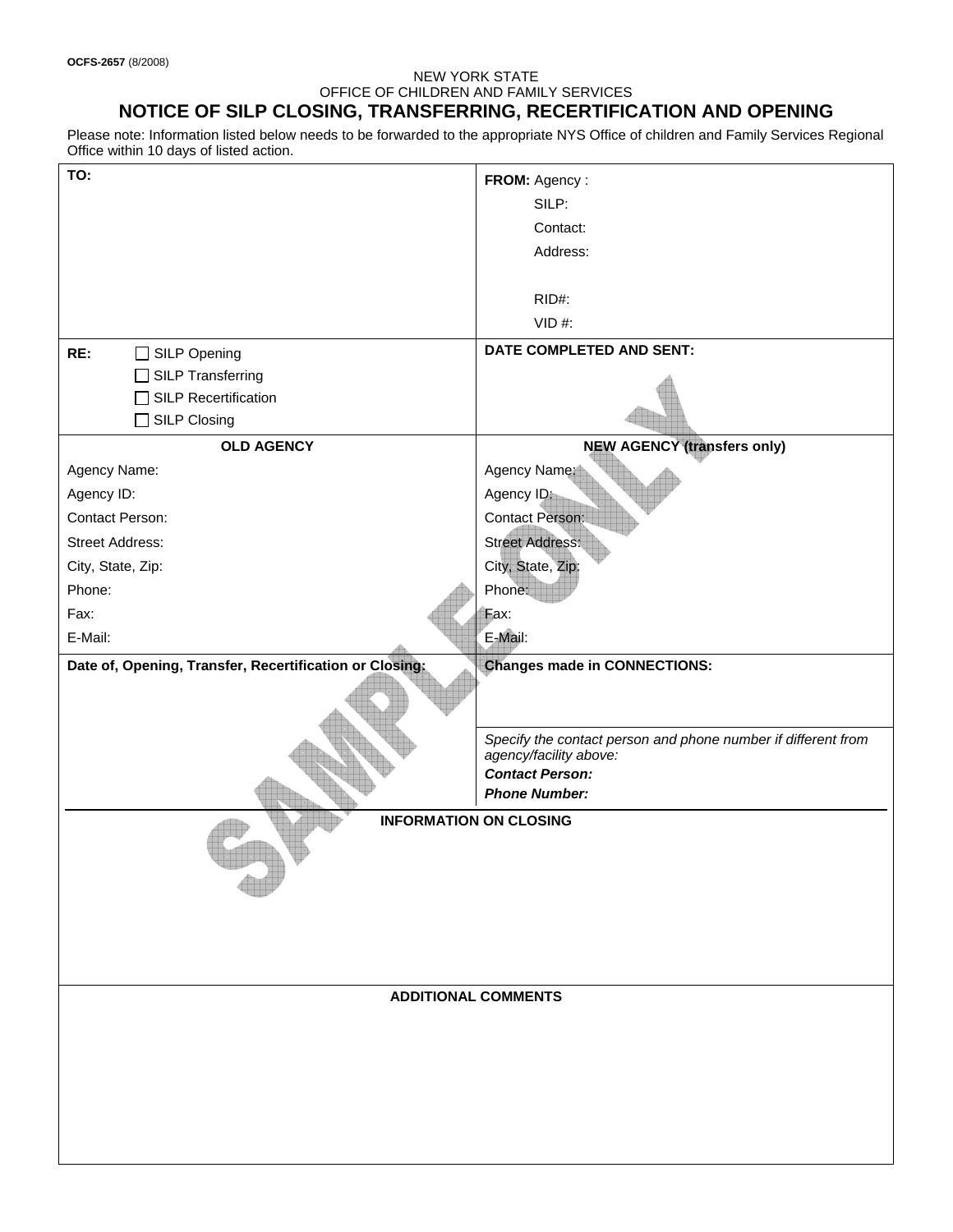#### NEW YORK STATE OFFICE OF CHILDREN AND FAMILY SERVICES **AGENCY CHECKLIST FOR SILP OPERATION**

All items on this checklist must be completed by a responsible agent of the facility (officer of the Board of Trustees, Administrator, etc). Please complete all requirements listed below and mail to the appropriate Regional Office of the New York State Office of Children and Family Services.

Authorized agencies, regardless of whether they are initiating a SILP program or currently operating an OCFS certified supervised independent living unit, will be required to complete an application and provide the following information:

- $\Box$  A description of the need for the program, type of SILP program, and a list of the social services districts interested in using the program, including letters of support from all districts that intend to use the proposed program;
- $\Box$  A description of the services that will be provided, including a plan setting forth how the services will be provided;
- $\Box$  The population to be served;
- $\Box$  Proposed staffing, including the proposed staff to youth ratio for the program and the procedures for obtaining background checks on prospective employees, volunteers or consultants;
- A description of where units will be located and the Agency's process for SILP certification.
- $\Box$  A description describing how the Agency will interact with localities regarding annual inspections.
- $\Box$  A certification that all supervised independent living units will be operated in compliance with 18 NYCRR Part 449; and
- $\Box$  Any other information required by OCFS.

"The agency hereby certifies that it will administer its supervised independent living program and will certify and supervise supervised independent living units in a manner consistent with applicable statutes and regulations, including, but not limited to, those set forth in 18 NYCRR Parts 441 and 449."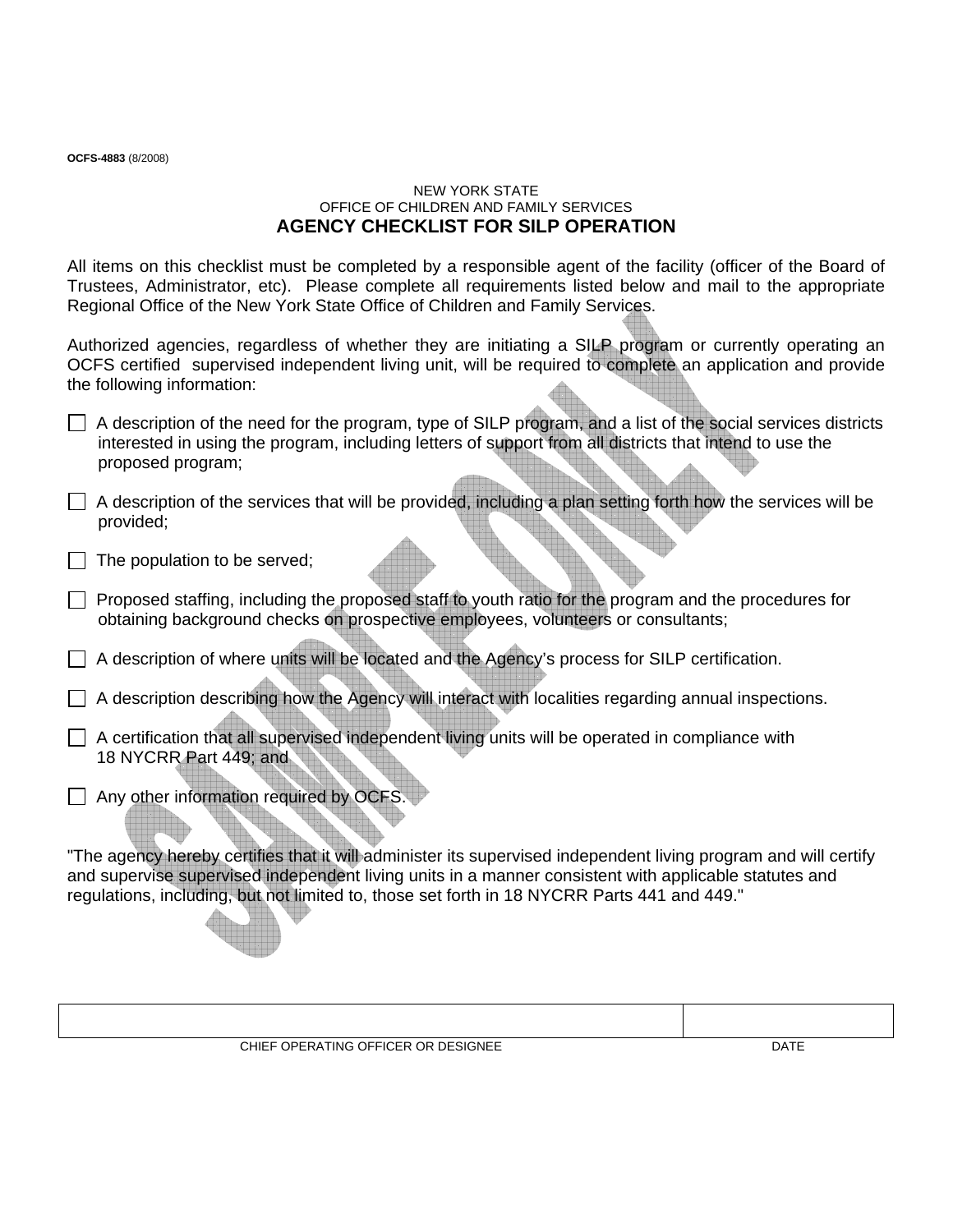| <b>NEW YORK STATE</b>                                                              |                                                               |                          |                          |               |  |  |  |  |
|------------------------------------------------------------------------------------|---------------------------------------------------------------|--------------------------|--------------------------|---------------|--|--|--|--|
| OFFICE OF CHILDREN AND FAMILY SERVICES<br>SUPERVISED INDEPENDENT LIVING PROGRAMS   |                                                               |                          |                          |               |  |  |  |  |
|                                                                                    | FIRE SAFETY INSPECTION GUIDELINES PER NYS OCFS REGULATION 449 |                          |                          |               |  |  |  |  |
| <b>NAME OF AGENCY:</b>                                                             |                                                               | <b>FACILITY ADDRESS:</b> |                          |               |  |  |  |  |
|                                                                                    |                                                               |                          |                          |               |  |  |  |  |
| DATE OF INSPECTION:                                                                |                                                               |                          | INSPECTION CONDUCTED BY: |               |  |  |  |  |
|                                                                                    |                                                               |                          |                          |               |  |  |  |  |
|                                                                                    |                                                               |                          |                          |               |  |  |  |  |
| TYPE OF HEATING SYSTEM:                                                            |                                                               |                          |                          |               |  |  |  |  |
| Gas<br>Other (specify)<br>Electric<br>Oil                                          |                                                               |                          |                          |               |  |  |  |  |
| TESTING & MAINTENANCE: ANNUALLY OCFS SECTION 449.4 (B)(4)(xviii)                   |                                                               |                          |                          |               |  |  |  |  |
| <b>FIRE PROTECTION SYSTEM</b>                                                      |                                                               |                          |                          |               |  |  |  |  |
|                                                                                    | OCFS reg. 449                                                 |                          | Compliant                | Non-Compliant |  |  |  |  |
|                                                                                    |                                                               |                          |                          |               |  |  |  |  |
| Date Inspected:                                                                    | 449.4(b)(4)&(iv)                                              |                          |                          |               |  |  |  |  |
|                                                                                    |                                                               |                          |                          |               |  |  |  |  |
| <b>PORTABLE FIRE EXTINGUISHERS</b>                                                 | OCFS reg. 449                                                 |                          | Compliant                | Non-Compliant |  |  |  |  |
|                                                                                    |                                                               |                          |                          |               |  |  |  |  |
|                                                                                    | 449.4(b)(4)(vii)                                              |                          |                          |               |  |  |  |  |
| Date Inspected:                                                                    |                                                               |                          |                          |               |  |  |  |  |
| FIRE ALARM/DETECTION SYSTEM - NOTIFICATION DEVICES - CONNECTION TO CENTRAL STATION |                                                               |                          |                          |               |  |  |  |  |
|                                                                                    | OCFS reg. 449                                                 |                          | Compliant                | Non-Compliant |  |  |  |  |
|                                                                                    |                                                               |                          |                          |               |  |  |  |  |
| Date Inspected:                                                                    | 449.4(b)(4)&(iv)                                              |                          |                          |               |  |  |  |  |
|                                                                                    |                                                               |                          |                          |               |  |  |  |  |
| <b>HEATING PLANT</b><br>Conducted by:                                              | OCFS reg. 449                                                 |                          | Compliant                | Non-Compliant |  |  |  |  |
|                                                                                    |                                                               |                          |                          |               |  |  |  |  |
| Date Inspected:                                                                    | 449.4(b)(4)(xy)                                               |                          |                          |               |  |  |  |  |
|                                                                                    |                                                               |                          |                          |               |  |  |  |  |
| CHIMNEY AND FIREPLACE INSPECTED ANNUALLY                                           |                                                               |                          |                          |               |  |  |  |  |
| Conducted by:                                                                      | OCFS reg. 449                                                 |                          | Compliant                | Non-Compliant |  |  |  |  |
|                                                                                    |                                                               |                          |                          |               |  |  |  |  |
| Date Last Inspected:                                                               | 449.4(b)(4)(xx)                                               |                          |                          |               |  |  |  |  |
|                                                                                    |                                                               |                          |                          |               |  |  |  |  |
| PRIVATE WATER SUPPLY ANNUAL REPORT (WHERE APPLICABLE)<br>Conducted by:             | OCFS reg. 449                                                 |                          | Compliant                | Non-Compliant |  |  |  |  |
|                                                                                    |                                                               |                          |                          |               |  |  |  |  |
| Date Last Inspected:                                                               | 449.4(b)(4)(i)                                                |                          |                          |               |  |  |  |  |
|                                                                                    |                                                               |                          |                          |               |  |  |  |  |
| <b>ELEVATOR INSPECTION (WHERE APPLICABLE)</b>                                      |                                                               |                          |                          |               |  |  |  |  |
| Conducted by:                                                                      | OCFS reg. 449                                                 |                          | Compliant                | Non-Compliant |  |  |  |  |
|                                                                                    |                                                               |                          |                          |               |  |  |  |  |

Date Last Inspected: 449.4(b)(xiv)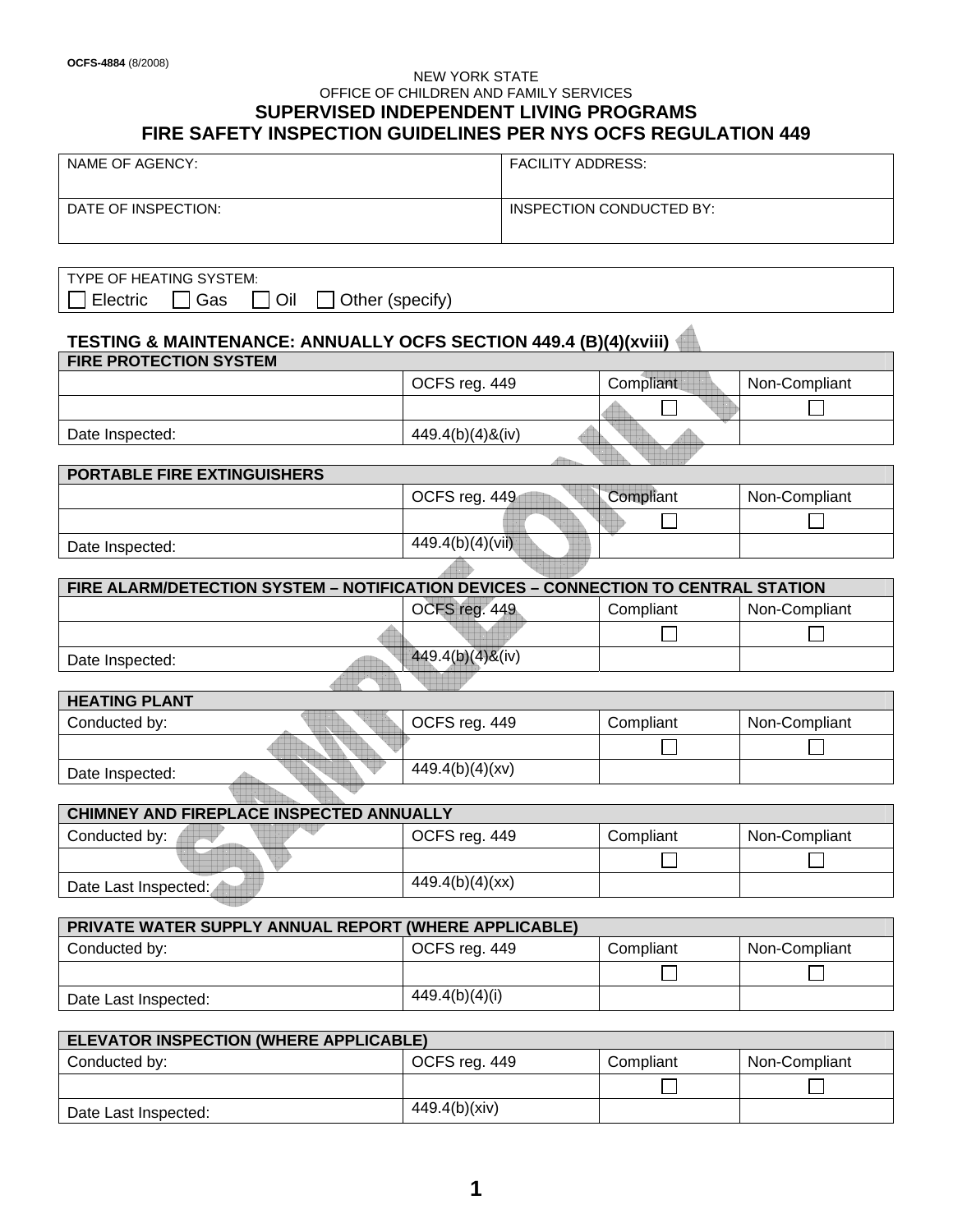**OCFS-4884** (8/2008)

| <b>LOCAL FIRE AUTHORITY OR INSURANCE CARRIER INSPECTION</b>  |                     |  |  |  |  |  |  |  |
|--------------------------------------------------------------|---------------------|--|--|--|--|--|--|--|
| Conducted by:<br>OCFS reg. 449<br>Non-Compliant<br>Compliant |                     |  |  |  |  |  |  |  |
|                                                              |                     |  |  |  |  |  |  |  |
| Date Last Inspected:                                         | 449.4 (b)(4)(xviii) |  |  |  |  |  |  |  |

| <b>EMERGENCY GENERATOR RUN TEST RECORDS</b> |                   |           |               |  |  |  |  |  |
|---------------------------------------------|-------------------|-----------|---------------|--|--|--|--|--|
| Tested Organization:                        | OCFS reg. 449     | Compliant | Non-Compliant |  |  |  |  |  |
|                                             |                   |           |               |  |  |  |  |  |
| Date of Last Run:                           | 449.4 (b)(4)(xiv) |           |               |  |  |  |  |  |

# **SILP REQUIREMENTS PER OCFS SECTION 449.4 (b)(4)(ix)**

|                                                                                                  | <b>No</b>                   | Yes | (If Yes, review items below) |
|--------------------------------------------------------------------------------------------------|-----------------------------|-----|------------------------------|
| Wood Frame Construction (Type V):                                                                | <b>No</b><br>$\blacksquare$ | Yes |                              |
| No bed in unfinished attic,<br>basement, stair hall, or storage room:                            | No.<br>$\blacksquare$       | Yes |                              |
| No children above second floor:                                                                  | No                          | Yes |                              |
| Children of limited mobility in a Type V wood<br>frame building protected by a sprinkler system: | l No                        | Yes |                              |
| Children of limited mobility in a Type V wood<br>frame not permitted above the first floor:      | l No                        | Yes |                              |
| First floor is handicap accessible:                                                              | No.                         | Yes |                              |
| <b>FIRE PREVENTION AND MAINTENANCE</b>                                                           |                             |     |                              |

# **FIRE PREVENTION AND MAINTENANCE**

| <b>FIRE DEPT. &amp; EMERGENCY SERVICE ACCESS</b> |                                                                           |                |           |               |  |  |  |
|--------------------------------------------------|---------------------------------------------------------------------------|----------------|-----------|---------------|--|--|--|
| <b>ITEM#</b>                                     | <b>TOPIC</b>                                                              | OCFS reg. 449  | Compliant | Non-Compliant |  |  |  |
|                                                  | Structure accessible for fire equipment                                   | 449.4(b)(4)(i) |           |               |  |  |  |
| -2                                               | Fire lanes clear and unobstructed                                         | 449.4(b)(4)(i) |           |               |  |  |  |
|                                                  | Nothing obstructing the use of fire<br>hydrants or fire dept. connections | 449.4(b)(4)(i) |           |               |  |  |  |
|                                                  |                                                                           |                |           |               |  |  |  |

|       | <b>EXTERIOR PROTECTION</b>          |                |           |               |
|-------|-------------------------------------|----------------|-----------|---------------|
| ITEM# | <b>TOPIC</b>                        | OCFS reg. 449  | Compliant | Non-Compliant |
| Δ     | Combustible waste and refuse which  | 449.4(b)(4)(v) |           |               |
|       | constitute a fire hazard is removed |                |           |               |
|       |                                     |                |           |               |
|       |                                     |                |           |               |

| <b>MEANS OF EGRESS</b> |                                                                                                                                                                             |                   |           |               |
|------------------------|-----------------------------------------------------------------------------------------------------------------------------------------------------------------------------|-------------------|-----------|---------------|
| ITEM#                  | <b>TOPIC</b>                                                                                                                                                                | OCFS reg. 449     | Compliant | Non-Compliant |
| 5                      | There is a minimum of two means of<br>egress provided from each floor that<br>are accessible to children                                                                    | 449.4(b)(4)(viii) |           |               |
|                        | The window opening is at least 24<br>inches high and 20 inches wide to<br>qualify as a means of egress                                                                      | 449.4(b)(4)(viii) |           |               |
|                        | The bottom of the window is no higher<br>than 3 feet 8 inches above the floor or<br>an accessible access been provided<br>(steps or furniture affixed in place<br>provided) | 449.4(b)(4)(viii) |           |               |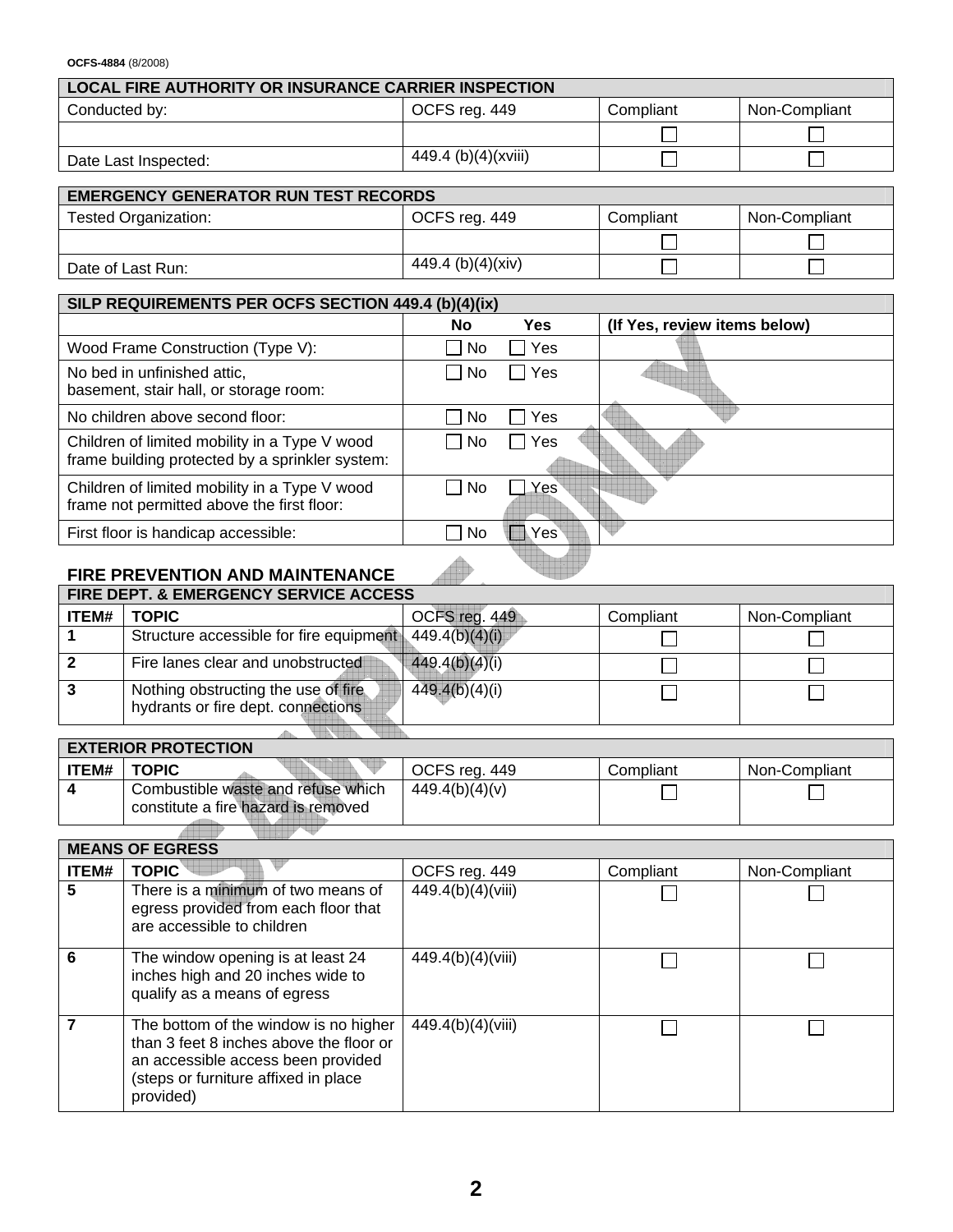| <b>MEANS OF EGRESS</b> |                                                                                                                                                                                                                   |                   |           |               |
|------------------------|-------------------------------------------------------------------------------------------------------------------------------------------------------------------------------------------------------------------|-------------------|-----------|---------------|
| ITEM#                  | <b>TOPIC</b>                                                                                                                                                                                                      | OCFS reg. 449     | Compliant | Non-Compliant |
| 8                      | For windows used as a means of<br>egress, a platform stair permanently<br>affixed to the building and leading to<br>the ground.                                                                                   | 449.4(b)(4)(viii) |           |               |
| 9                      | There is no storage in stairways or<br>corridors or aisles.                                                                                                                                                       | 449.4(b)(4)(x)    |           |               |
| 10                     | All exits doors and means of egress,<br>halls, stairs, are kept clean and free<br>from obstructions and ready at all<br>times for immediate use.                                                                  | 449.4(b)(4)(x)    |           |               |
| 11                     | Exits are provided, and adequately<br>illuminated. Emergency lighting<br>provided (battery or emergency<br>generator). Interior decorations do<br>not obscure exit doors or exit signs                            | 449.4(b)(4)(x)    |           |               |
| 12                     | The SILP living unit is provided with<br>emergency lights (flashlights, battery<br>operated lanterns) and are in good<br>working condition                                                                        | 449.4(b)(4)(xi)   |           |               |
| 13                     | If provided, smoke and fire doors<br>(including all hardware) are functional<br>for proper operation. Automatic hold-<br>open devices are installed and<br>maintained on smoke / fire doors (No<br>obstructions). | 449.4(b)(4)(x)    |           |               |
| 14                     | A plan for evacuation posted in a<br>conspicuous place on each floor level<br>of the living unit.                                                                                                                 | 449.4(b)(4)(xii)  |           |               |
|                        |                                                                                                                                                                                                                   |                   |           |               |

| <b>EQUIPMENT AND SYSTEMS</b> |                                                                                            |                 |           |               |
|------------------------------|--------------------------------------------------------------------------------------------|-----------------|-----------|---------------|
| ITEM#                        | <b>TOPIC</b>                                                                               | OCFS reg. 449   | Compliant | Non-Compliant |
| 15                           | Heating equipment is maintained<br>within a one hour fire rated enclosure                  | 449.4(b)(4)(ii) |           |               |
| 16                           | Heating systems are maintained as<br>not to create a hazard                                | 449.4(b)(4)(xv) |           |               |
| 17                           | Heating plants are protected from<br>tampering by children                                 | 449.4(b)(4)(xv) |           |               |
| 18                           | Safety devices are not rendered<br>inoperable (shut off valves)                            | 449.4(b)(4)(xv) |           |               |
| 19                           | There are no obstructions to fuel gas<br>or oil burning equipment                          | 449.4(b)(4)(xv) |           |               |
| 20                           | Chimneys, flue pipes and gas vents<br>are maintained properly                              | 449.4(b)(4)(xx) |           |               |
| 21                           | Combustible materials not stored<br>within enclosure containing a heat<br>producing device | 449.4(b)(4)(xv) |           |               |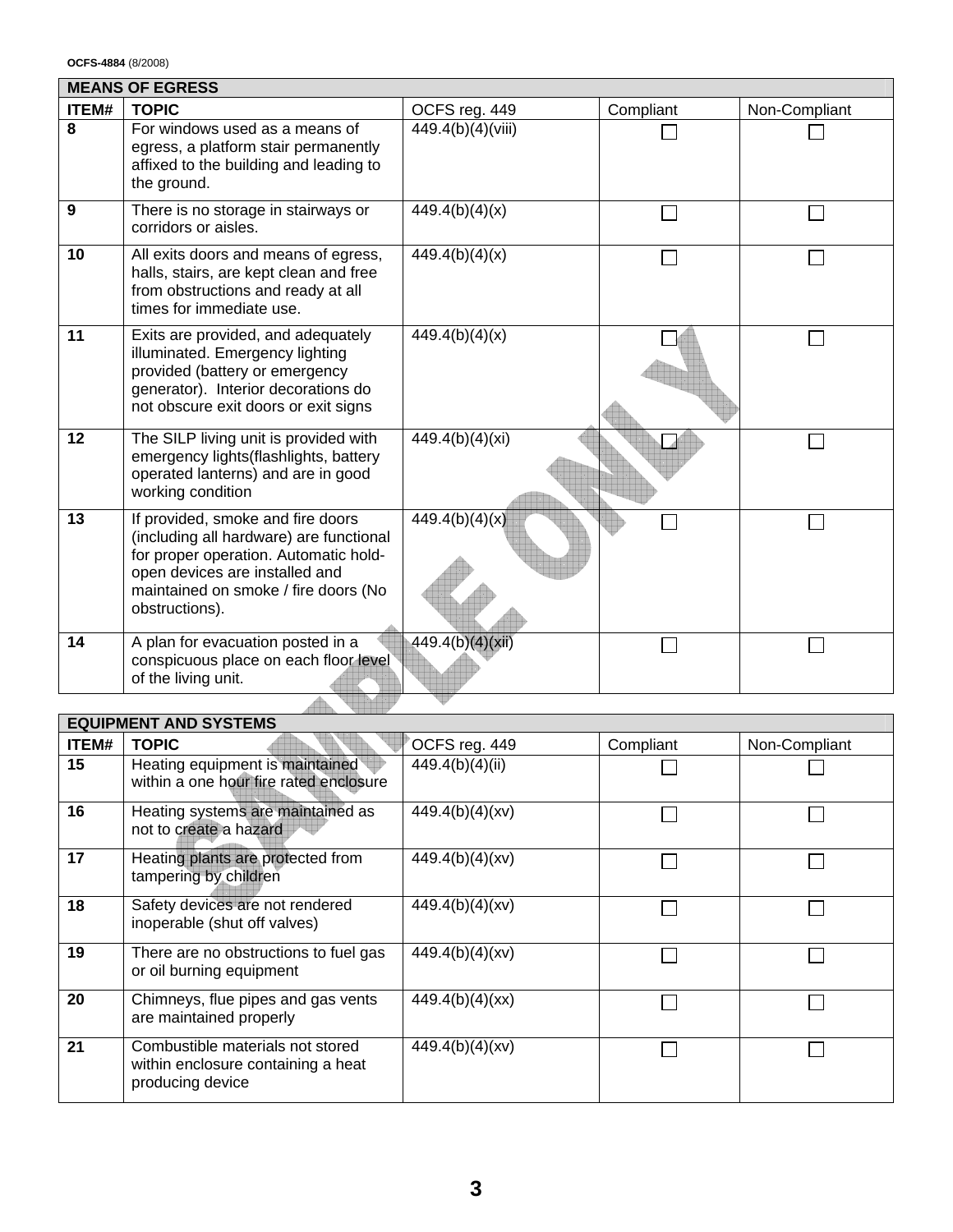**OCFS-4884** (8/2008)

| <b>KITCHEN EQUIPMENT</b> |                                                                                                                                                           |               |           |               |
|--------------------------|-----------------------------------------------------------------------------------------------------------------------------------------------------------|---------------|-----------|---------------|
| ITEM#                    | <b>TOPIC</b>                                                                                                                                              | OCFS reg. 449 | Compliant | Non-Compliant |
| $22 \,$                  | The exhaust systems are maintained in $449.4(b)(4)(iv)$<br>safe operating condition. Hoods and<br>ducts are maintained free of grease                     |               |           |               |
| 23                       | Kitchen appliances are kept in clean,<br>sanitary condition and in good working<br>condition. (refrigerator /freezer, stove,<br>oven, and microwave oven) | 449.4(b)(3)   |           |               |

| <b>ELECTRICAL SYSTEMS</b> |                                                                                                                                                 |                   |           |               |  |
|---------------------------|-------------------------------------------------------------------------------------------------------------------------------------------------|-------------------|-----------|---------------|--|
| ITEM#                     | <b>TOPIC</b>                                                                                                                                    | OCFS reg. 449     | Compliant | Non-Compliant |  |
| 24                        | Protective caps, covers, or<br>permanently installed obstruction<br>devices on all electrical outlets<br>accessible to children must be present | 449.4(b)(15)(vi)  |           |               |  |
| 25                        | No extension cords in use                                                                                                                       | 449.4(b)(4)(v)(m) |           |               |  |
| 26                        | If in use, the multi-outlet power strip<br>type is approved in writing by the<br>authorized agency                                              | 449.4(b)(4)(v)(m) |           |               |  |
|                           |                                                                                                                                                 |                   |           |               |  |

|              | <b>PLUMBING SYSTEM</b>                                              |                    |           |               |  |
|--------------|---------------------------------------------------------------------|--------------------|-----------|---------------|--|
| <b>ITEM#</b> | <b>TOPIC</b>                                                        | OCFS reg. 449      | Compliant | Non-Compliant |  |
| 27           | Adequate bathing, toilet and lavatory<br>kept in sanitary condition | 449.4(b)(8)        |           |               |  |
| 28           | The plumbing and sewer in good<br>working condition                 | 449.4(b)(15)(v)(h) |           |               |  |
|              |                                                                     |                    |           |               |  |

a l

# **ELEVATOR EQUIPMENT**

| ITEM# | <b>TOPIC</b>                                                                                                | OCFS reg. 449   | Compliant | Non-Compliant |
|-------|-------------------------------------------------------------------------------------------------------------|-----------------|-----------|---------------|
| 29    | Elevator hoist-ways and pits are<br>maintained free of rubbish and debris                                   | 449.4(b)(4)(i)  |           |               |
| 30    | Elevator machine rooms are not used<br>for storage of materials unnecessary<br>for maintenance of equipment | 449.4 (b)(4)(i) |           |               |
| 31    | Elevator are properly lighted and have<br>alternate power                                                   | 449.4 (b)(4)(i) |           |               |
|       |                                                                                                             |                 |           |               |

| <b>FIRE DETECTION &amp; PROTECTION EQUIPMENT</b> |                                                                                                                                                                                                                                                                                                                                                                                                                                                                                                                                                                                                                        |               |           |               |
|--------------------------------------------------|------------------------------------------------------------------------------------------------------------------------------------------------------------------------------------------------------------------------------------------------------------------------------------------------------------------------------------------------------------------------------------------------------------------------------------------------------------------------------------------------------------------------------------------------------------------------------------------------------------------------|---------------|-----------|---------------|
| ITEM#                                            | <b>TOPIC</b>                                                                                                                                                                                                                                                                                                                                                                                                                                                                                                                                                                                                           | OCFS reg. 449 | Compliant | Non-Compliant |
| 32                                               | A supervised independent living unit<br>must be protected by a fire detection<br>system, or a sprinkler system, as<br>defined in section 441.2 of this Title, or<br>a smoke detection system or individual<br>smoke detectors as required by<br>applicable local codes and the New<br>York State Uniform Fire Prevention and<br>Building Code. example: Located as<br>follows: at a minimum there must be a<br>smoke detector in each room of a SILP<br>living unit<br>(a) Smoke detection at the top of<br>each stairway, in each hallway,<br>(b) Heat detectors in the kitchen,<br>heating equipment room and attics | 449.4(b)(4)   |           |               |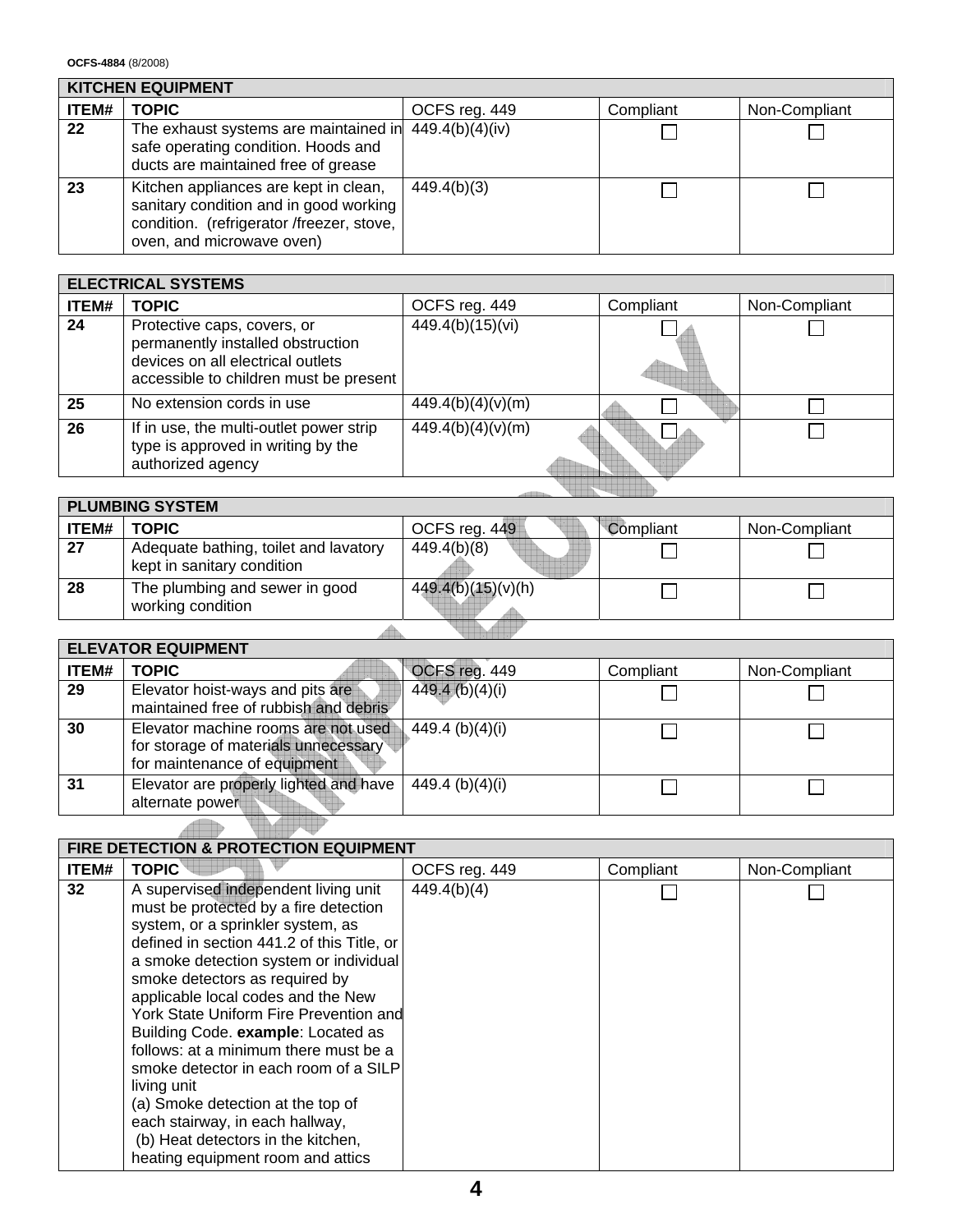|                 | FIRE DETECTION & PROTECTION EQUIPMENT                                                                                                                                                                                                                                                                                                              |                            |           |               |  |
|-----------------|----------------------------------------------------------------------------------------------------------------------------------------------------------------------------------------------------------------------------------------------------------------------------------------------------------------------------------------------------|----------------------------|-----------|---------------|--|
| <b>ITEM#</b>    | <b>TOPIC</b>                                                                                                                                                                                                                                                                                                                                       | OCFS reg. 449              | Compliant | Non-Compliant |  |
| 33              | All Detectors and Manual fire<br>alarm stations are visible,<br>unobstructed, and maintained.                                                                                                                                                                                                                                                      | 449.4 (b)(4)(iv)           |           |               |  |
| 34              | Instructions for alarm boxes<br>conspicuously posted.                                                                                                                                                                                                                                                                                              | 449.4 (b)(4)(iv)           |           |               |  |
| 35              | If fire alarm system is not<br>connected to Central Station of<br>Fire Dept., Local Alarm Only - Call<br>911 signs must be posted.                                                                                                                                                                                                                 | 449.4 (b)(4)(iv)           |           |               |  |
| 36              | Fire detection system or sprinkler<br>system is provided in unsupervised<br>spaces containing fire hazardous<br>materials and 1-hour fire rated<br>separation. Area of fire hazard<br>means the following but limited to<br>heating equipment room;<br>woodworking shop, paints and/ or<br>other combustible or flammable<br>materials or liquids. | $\sqrt{449.4 (b)(4)}$ (ii) |           |               |  |
| $\overline{37}$ | If a sprinkler system is provided,<br>the fire dept. connections are<br>clearly identified and accessible                                                                                                                                                                                                                                          | 449.4 (b)(4)(iv)           |           |               |  |
| 38              | Sprinkler control valves are<br>unobstructed and accessible.                                                                                                                                                                                                                                                                                       | 449.4 (b)(4)(iv)           |           |               |  |
| 39              | All system valves and piping in<br>good working condition- no leaks<br>visible                                                                                                                                                                                                                                                                     | 449.4 (b)(4)(iv            |           |               |  |
| 40              | Material storage is kept clear so<br>that it does not interfere with<br>sprinkler head water discharge<br>(18" clearance)                                                                                                                                                                                                                          | 449.4 (b)(4)(iv)           |           |               |  |
| 41              | Standpipe hose is properly stored,<br>maintained and tested.                                                                                                                                                                                                                                                                                       | 449.4 (b)(4)(iv)           |           |               |  |
| 42              | Standpipe hose stations are<br>conspicuously identified                                                                                                                                                                                                                                                                                            | 449.4 (b)(4)(iv)           |           |               |  |
|                 |                                                                                                                                                                                                                                                                                                                                                    |                            |           |               |  |

|       | <b>PORTABLE FIRE EXTINGUISHERS</b>                                                                                                                                                                                               |                   |           |               |
|-------|----------------------------------------------------------------------------------------------------------------------------------------------------------------------------------------------------------------------------------|-------------------|-----------|---------------|
| ITEM# | <b>TOPIC</b>                                                                                                                                                                                                                     | OCFS reg. 449     | Compliant | Non-Compliant |
| 43    | Minimum of one extinguisher for<br>each floor, and additionally one for<br>designated locations: kitchen,<br>laundry and outside heating<br>equipment room                                                                       | 449.4 (b)(4)(vii) |           |               |
| 44    | Extinguisher hung between 2 and<br>4 $\frac{1}{2}$ feet above floor                                                                                                                                                              | 449.4 (b)(4)(vii) |           |               |
| 45    | The Extinguishers are maintained<br>properly (clear and unobstructed,<br>monthly inspections checks<br>conducted, easily identified,<br>security seal and pin secure,<br>extinguisher fully charged and in<br>working condition) | 449.4 (b)(4)(vii) |           |               |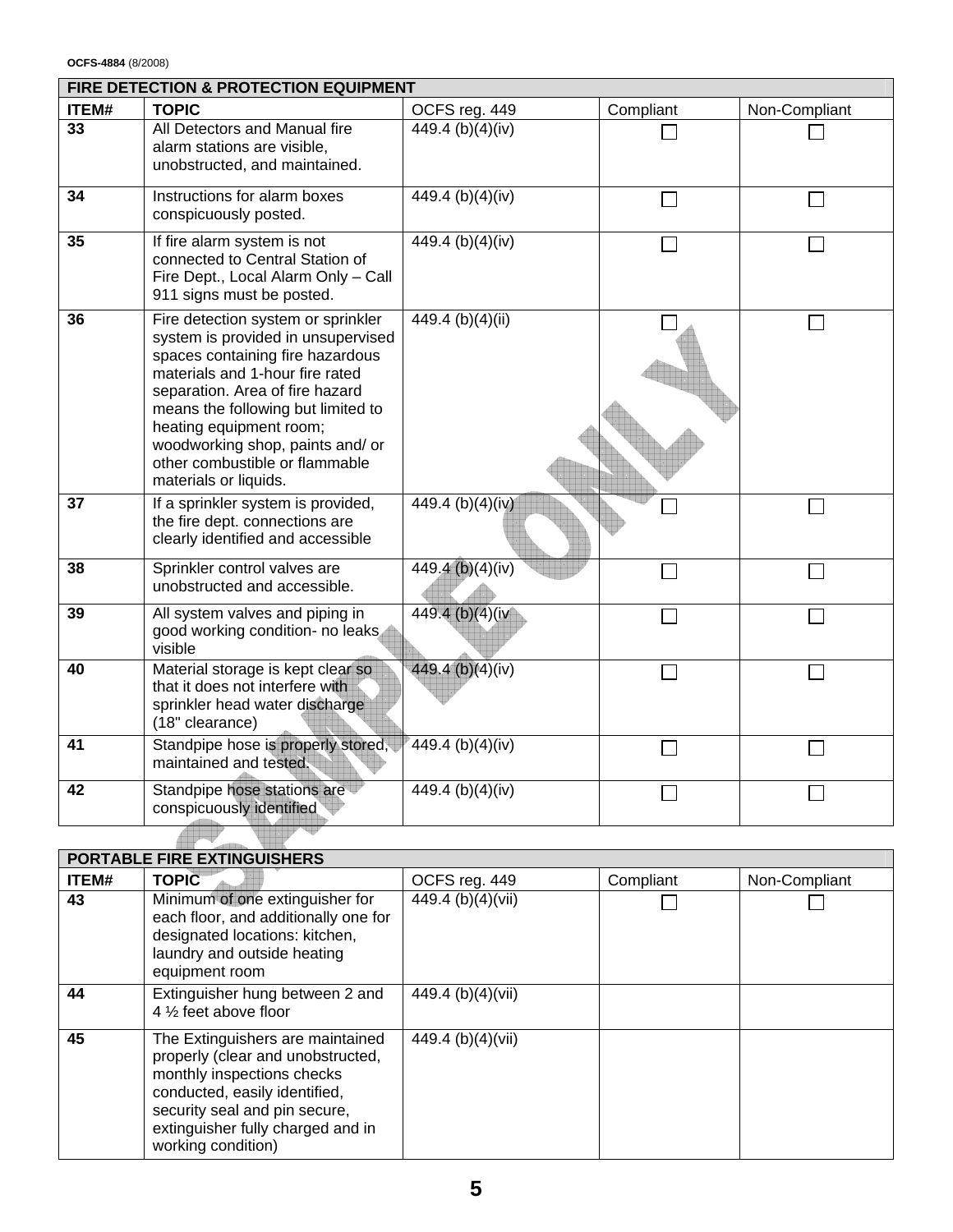**OCFS-4884** (8/2008)

| ITEM# | <b>TOPIC</b>                                                                                                                                                                                                                                                                                                                                                                                          | OCFS reg. 449     | Compliant | Non-Compliant |
|-------|-------------------------------------------------------------------------------------------------------------------------------------------------------------------------------------------------------------------------------------------------------------------------------------------------------------------------------------------------------------------------------------------------------|-------------------|-----------|---------------|
| 46    | The flammable materials<br>necessary for operation and<br>maintenance of the SILP is stored<br>in approved, self-closing cans.-                                                                                                                                                                                                                                                                       | 449.4(b)4(iii)    |           |               |
| 47    | Flammable materials are not<br>stored the SILP living unit                                                                                                                                                                                                                                                                                                                                            | 449.4(b)4(iii)    |           |               |
| 48    | All cleaning material, detergents,<br>aerosol cans, beauty aids, and<br>poisonous or toxic materials must<br>be stored in their original<br>containers, and must be used in<br>such a way that they will not<br>contaminate play surfaces, food<br>and food preparation areas, or<br>constitute a hazard to children, and<br>other such materials must be kept<br>in a place inaccessible to children | 449.4(b)(15)(vii) |           |               |

| <b>FIRE SAFETY PRACTICE and TRAINING</b> |                                                                                                                                                                                                                                                    |                         |           |               |  |  |  |
|------------------------------------------|----------------------------------------------------------------------------------------------------------------------------------------------------------------------------------------------------------------------------------------------------|-------------------------|-----------|---------------|--|--|--|
| ITEM#                                    | <b>TOPIC</b>                                                                                                                                                                                                                                       | OCFS reg. 449           | Compliant | Non-Compliant |  |  |  |
| 49                                       | Suitable precautions are taken to<br>eliminate all conditions, which may<br>constitute or create a fire, health<br>and/or safety hazard (clothes,<br>dryer lint, etc.)                                                                             | $\sqrt{449.4(b)(4)(v)}$ |           |               |  |  |  |
| 50                                       | There is at least one single line<br>non-coin operated telephone is<br>immediately available for general &<br>emergency use (emergency<br>telephone numbers for fire, police,<br>medical assistance must be posed<br>on an adjacent to telephones) | 449.4(b)(4)(xvii)       |           |               |  |  |  |
| 51                                       | All Fires are reported to OCFS<br>within 24 hours after any fire, with<br>a written report within 10 days.                                                                                                                                         | 449.4(b)(4)(xix)        |           |               |  |  |  |
| 52                                       | The staff and parenting youth<br>maintain a current first-aid and<br>CPR training certification                                                                                                                                                    | 449.4(c)(2)(i)          |           |               |  |  |  |
| 53                                       | Staff and youth are instructed in<br>how to evacuate the building in<br>which the SILP unit is located                                                                                                                                             | 449.4(b)(4)(xiii)       |           |               |  |  |  |
| 54                                       | The evacuation plans are reviewed<br>quarterly with the youth after<br>placement                                                                                                                                                                   | 449.4(b)(4)(xiii)       |           |               |  |  |  |
| 55                                       | New admitted youth, new staff,<br>and volunteers are instructed in<br>the evacuation procedure during<br>their orientation to SILP                                                                                                                 | 449.4(b)(4)(xiii)       |           |               |  |  |  |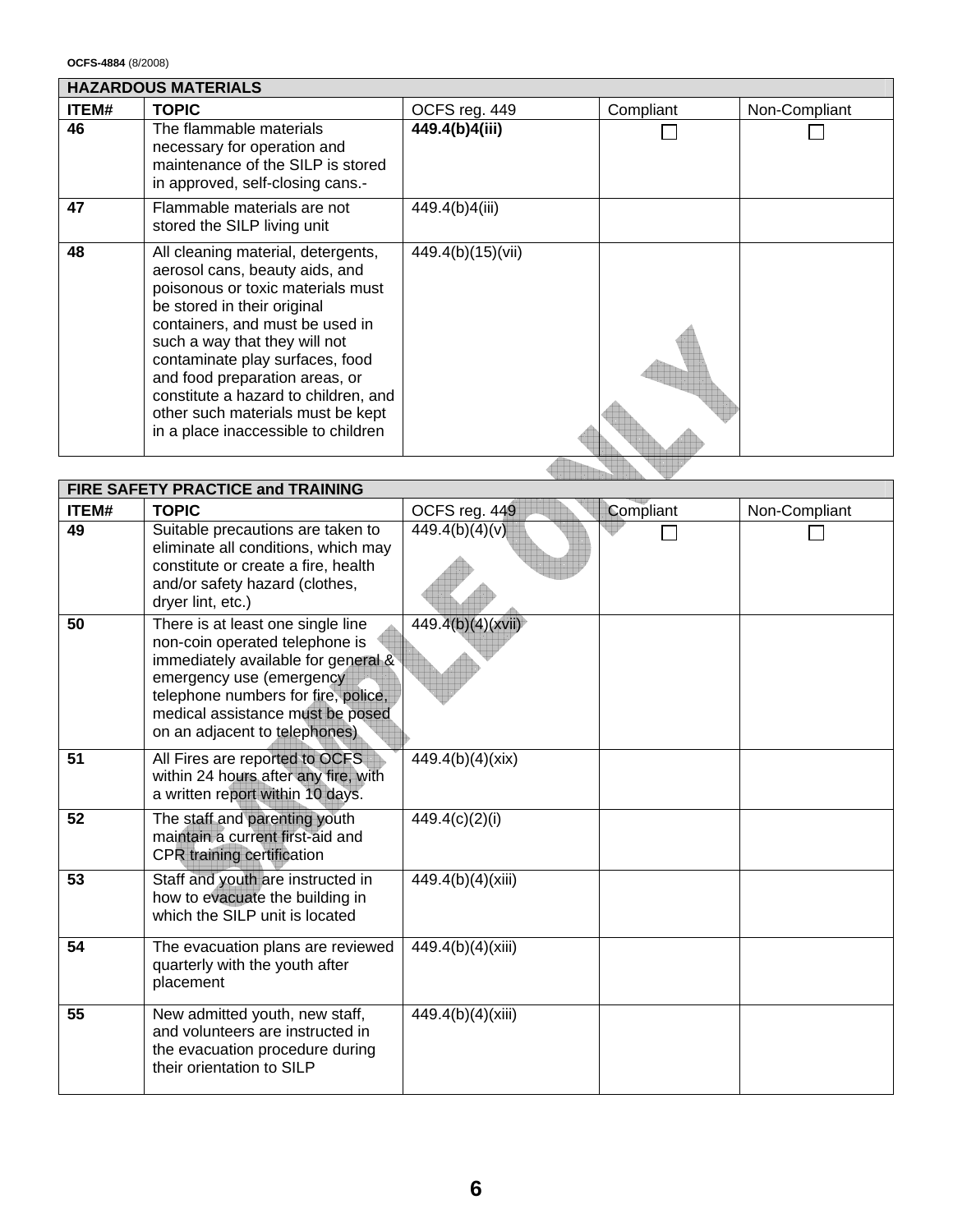| <b>Physical Plant &amp; Space Requirements</b> |                                                                                                                                                                                                                                                                                                                                                                    |                    |           |               |  |  |  |  |
|------------------------------------------------|--------------------------------------------------------------------------------------------------------------------------------------------------------------------------------------------------------------------------------------------------------------------------------------------------------------------------------------------------------------------|--------------------|-----------|---------------|--|--|--|--|
| ITEM#                                          | <b>TOPIC</b>                                                                                                                                                                                                                                                                                                                                                       | OCFS reg. 449      | Compliant | Non-Compliant |  |  |  |  |
| 56                                             | No peeling or damaged paint or<br>plaster is present                                                                                                                                                                                                                                                                                                               | 449.4(b)(15)(i)    |           |               |  |  |  |  |
| 57                                             | If an outdoor play space available<br>for children, the equipment must be<br>in good working condition                                                                                                                                                                                                                                                             | 449.4(b)(15)(ii)   |           |               |  |  |  |  |
| 58                                             | The SILP unit clean sanitary<br>condition and in good repair                                                                                                                                                                                                                                                                                                       | 449.4(b)(3)        |           |               |  |  |  |  |
| 59                                             | Minimum square footages for bed<br>rooms,<br>Single 70 Sq. Ft.<br>Double 70 Sq. Ft. Plus and<br>additional 50 Sq. Ft. with at least<br>two feet of space between each<br>bed.                                                                                                                                                                                      | 449.4(b)(9)        |           |               |  |  |  |  |
| 60                                             | All habitable rooms, except the<br>kitchen, shall be no less than seven<br>feet in any dimension. For rooms<br>with sloped ceilings, include only<br>the floor dimensions with a clear<br>ceiling height of five feet or more in<br>this calculation. One-third of the<br>minimum required floor area of<br>each room must have a ceiling<br>height of seven feet. | 449.4(b)(10)       |           |               |  |  |  |  |
| 61                                             | The kitchen has at least three feet<br>of clear passage between counter<br>fronts and appliances or counter<br>fronts walls.                                                                                                                                                                                                                                       | 449.4(b)(11)       |           |               |  |  |  |  |
| 62                                             | No materials containing asbestos<br>are evident in any construction/<br>renovation or repair of an SILP that<br>occurred after July 1, 1993 is<br>prohibited.                                                                                                                                                                                                      | 449.4(b)(15)(v)(j) |           |               |  |  |  |  |
| 63                                             | The unit is effectively screened<br>against flies and other insects                                                                                                                                                                                                                                                                                                | 449.4(b)(6)        |           |               |  |  |  |  |
| 64                                             | Radiators and steam, heating<br>pipes in rooms occupied by<br>children are covered to protect<br>children.                                                                                                                                                                                                                                                         | 449.4(b)(15)(iii)  |           |               |  |  |  |  |
| 65                                             | All porches, decks, and stairways<br>have railings with a barrier to<br>prevent a child from falling                                                                                                                                                                                                                                                               | 449.4(b)(15)(iv)   |           |               |  |  |  |  |
| 66                                             | Adequate barriers are provided<br>and /or installed to prevent children<br>from gaining access to unsafe,<br>dangerous or hazardous areas or<br>devices Examples: fire places,<br>pools, hot tubs, and second floor<br>and above windows.                                                                                                                          | 449.4(b)(15)(v)    |           |               |  |  |  |  |
| 67                                             | All matches, lighters, medicines,<br>drugs, cleaning material, and<br>other such materials are kept in a<br>place inaccessible to children                                                                                                                                                                                                                         | 449.4(b)(15)(vii)  |           |               |  |  |  |  |